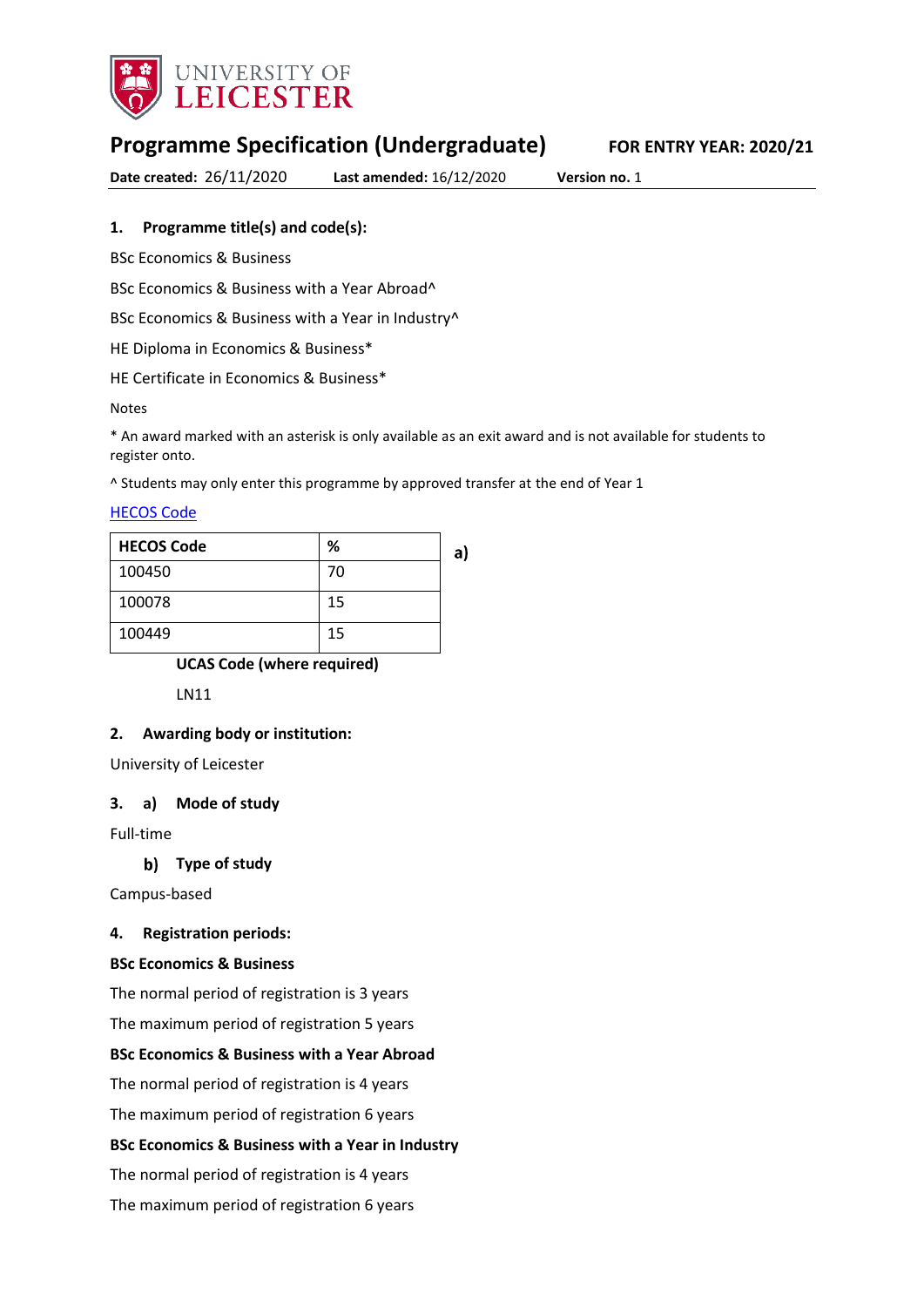### **5. Typical entry requirements**

Three A levels normally considered as a minimum. Two AS levels or vocational AS levels will be considered in place of an A level. General Studies and Critical Thinking not accepted.

A/AS Levels: ABB or equivalent including GCSE Maths at grade B or grade 5.

Access to HE course: Pass kite-marked course with a substantial number of level 3 credits at distinction, normally a minimum of 30 with some in Business or Economics. Students should also have GCSE Maths grade B..

European Baccalaureate: Pass with 77% overall.

International Baccalaureate: Pass Diploma with 30 points and 5 in SL maths.

Cypriot Apolytirion: 18.5/20 overall including 17 in Maths, plus grade B in 1 A-level.

French Baccalaureat: 13/20 overall with 13 in Maths. Students taking the international option 12/20 overall with 13 in maths.

Lithuanian Brandos Atestatas: Pass with grade 8.5 overall.

Chinese first year degree course: Normally, Pass with an average of 85% with good grades in relevant subjects.

Year Abroad variant: The condition for admission to the scheme will be an average mark of no less than 55% in year one. Students who meet these conditions will be invited to apply at the beginning of the second year of studies. Students will then be expected to maintain average marks of no less than 55% in their second year.

For the Year Abroad variants, students will not be admitted directly to these programmes but will be able to transfer to the programme on application for a year abroad during the second year of the BA programme under the following conditions:

- Have an overall average of 55 or higher in the first year
- Have an overall average of 55 or higher in the second year
- Must not have any failed modules in order to progress to the year abroad.

**\****If you have mitigating circumstances that affect your results, you may request that your circumstances be taken into consideration.*

For those on the year in industry, se[e additional programme specification content for Year in Industry](https://www2.le.ac.uk/offices/sas2/courses/documentation/undergraduate-programme-specification-content-for-year-in-industry-programme-variants)  [programmes](https://www2.le.ac.uk/offices/sas2/courses/documentation/undergraduate-programme-specification-content-for-year-in-industry-programme-variants)

#### **6. Accreditation of Prior Learning**

Direct entry into the second year may be possible for those with advanced qualifications strictly comparable with our degree structure.

#### **7. Programme aims**

The programme aims to:

 Provide a detailed knowledge, and critical awareness, of the main ideas, concepts, models and principles in economic analysis, and of their relevance to a variety of business and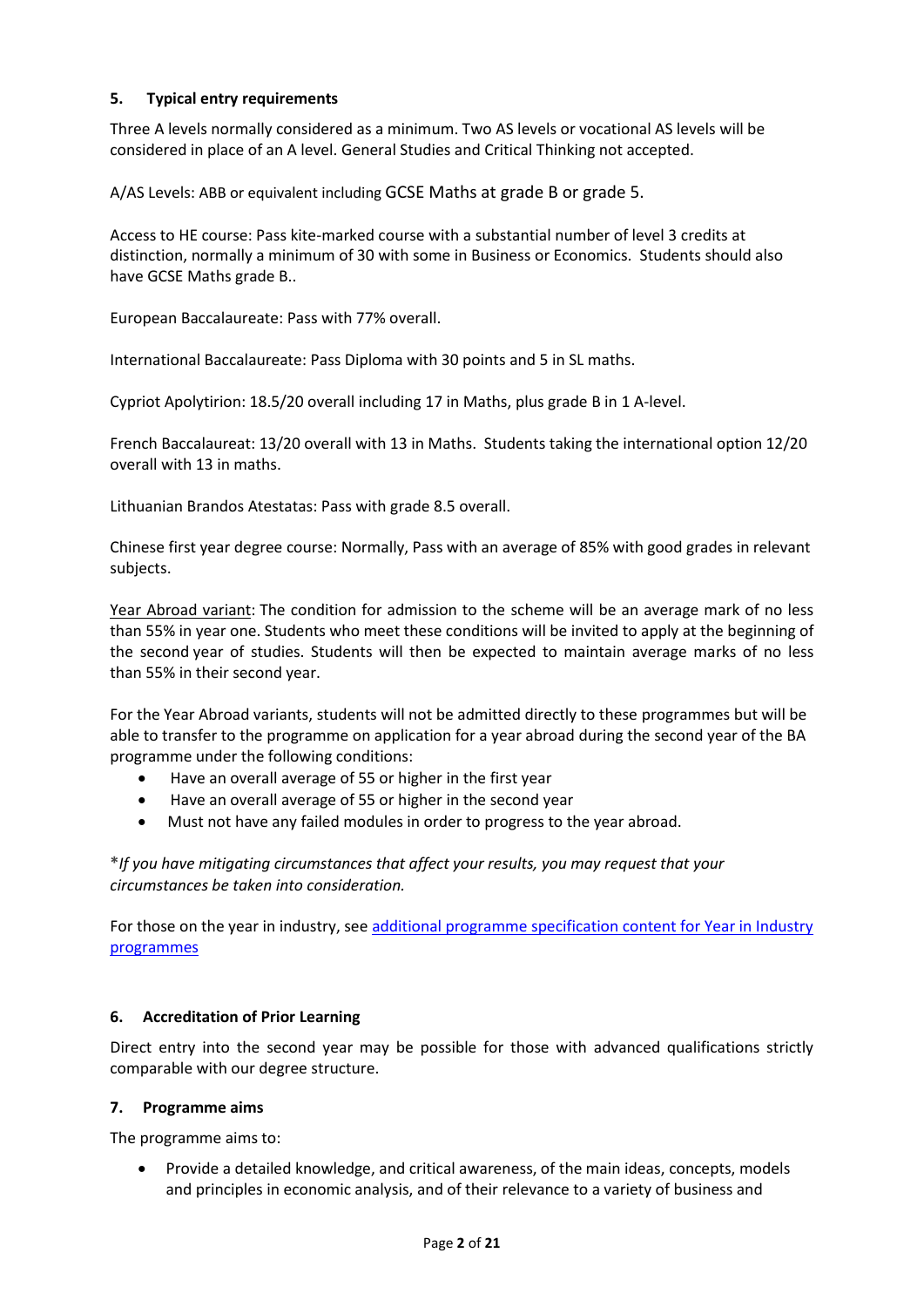financial decision contexts; to develop quantitative and Communications and Information Technology skills, and the ability to apply these in business contexts.

- Develop skills in quantitative economic analysis through the use of standard mathematical and statistical techniques and their application to economic problems and data.
- Increase a graduate's marketability by: encouraging intellectual development, critical ability, research skills, communication skills and confidence in problem recognition, formulation and solution; and by promoting awareness of the general business and financial environment and current business issues.
- Prepare students for a wide range of careers such as government service, business management, financial services and postgraduate study in economics or a related area.
- Develop skills of written and oral presentation, team working, information handing, use of information technology and skills for lifelong learning.
- Provide students who enter the Year Abroad programme the experience of learning in a different cultural environment.
- Provide students who enter the Year in Industry programme with opportunities to obtain relevant work experience and support them in developing a portfolio to demonstrate learning outcomes. Also to enable these students to learn directly about business and the professional application of their studies.

#### **8. Reference points used to inform the programme specification**

- QAA Benchmarking Statement
- Framework for Higher Education Qualifications (FHEQ)
- UK Quality Code for Higher Education
- **•** University Learnin[g Strategy](https://www2.le.ac.uk/offices/sas2/quality/learnteach)
- **•** [University Assessment Strategy](https://www2.le.ac.uk/offices/sas2/quality/learnteach)
- University of Leicester Periodic Developmental Review Report
- External Examiners' reports (annual)
- United Nations Education for Sustainable Development Goals
- **•** Student Destinations Data

#### **9. Programme Outcomes**

Unless otherwise stated, programme outcomes apply to all awards specified in 1. Programme title(s).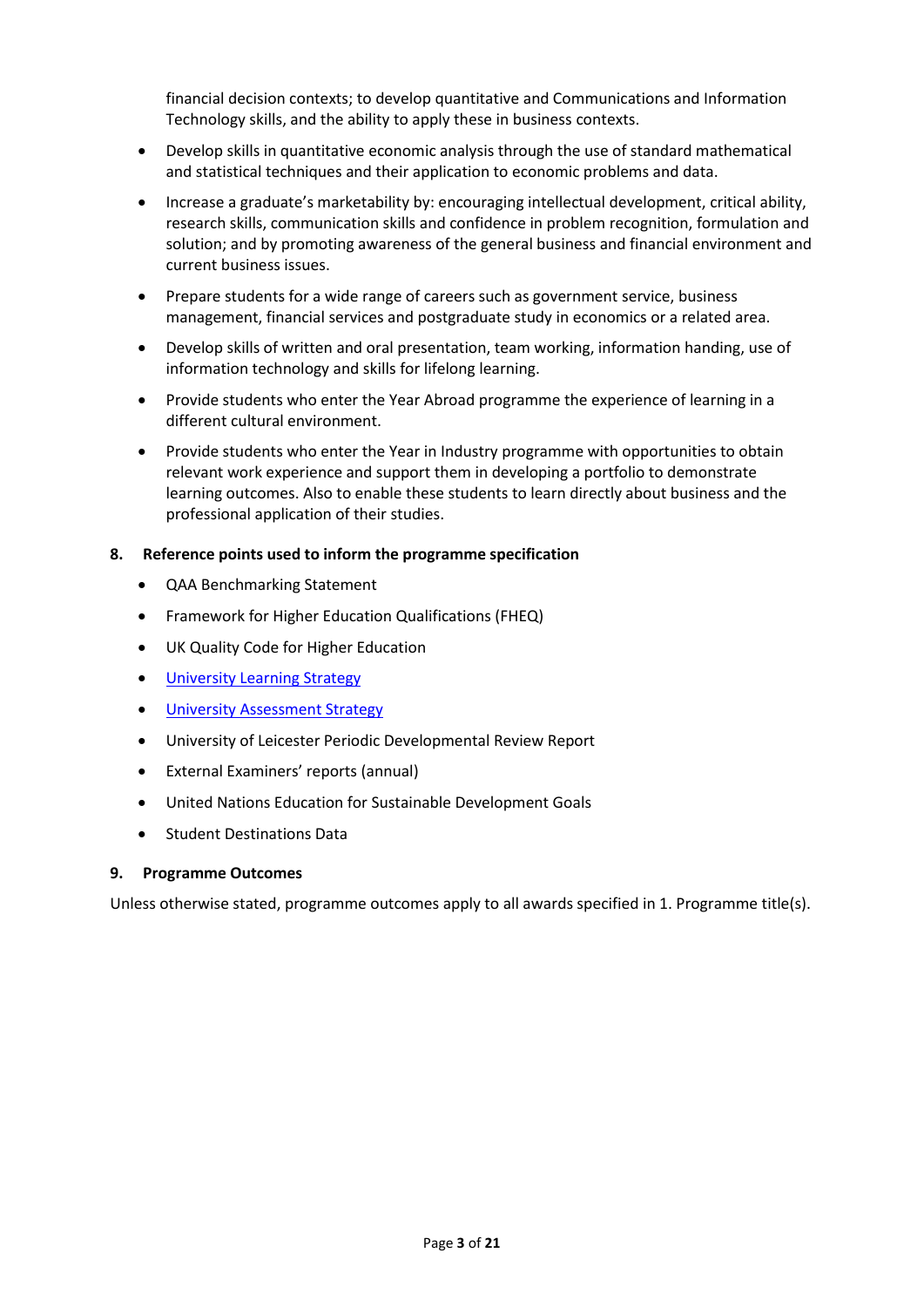## **Discipline specific knowledge and competencies**

i) Mastery of an appropriate body of knowledge

| <b>Intended Learning</b><br><b>Outcomes</b>                                                                                                | <b>Teaching and Learning Methods</b>                                                                                                                    | <b>How Demonstrated?</b>                                                                                                                 |
|--------------------------------------------------------------------------------------------------------------------------------------------|---------------------------------------------------------------------------------------------------------------------------------------------------------|------------------------------------------------------------------------------------------------------------------------------------------|
| Demonstrate knowledge of<br>the main ideas, concepts,<br>models and principles<br>in underlying economic and<br>business analysis and core | Lectures and seminars and<br>formative feedback particularly<br>on the core modules EC1000,<br>EC1001, EC2045, EC2046,<br>EC3098, MN3104 and any of the | Demonstrated through the<br>assignments delivered through<br>the core modules identified.                                                |
| issues in micro and<br>macroeconomics.                                                                                                     | management-related optional<br>modules MN2120, MN2108,<br>MN2110 and MN2116.                                                                            | Demonstrated through achieving<br>a pass mark in the mid-term tests<br>and then the final exam on the<br>core mathematics and statistics |
|                                                                                                                                            | Lectures, seminars and formative<br>feedback particularly on modules<br>EC1005, EC1007, EC1008,<br>EC1009                                               | modules in year 1 and 2.                                                                                                                 |
| Demonstrate knowledge of<br>standard mathematical and<br>statistical techniques and<br>their application to<br>economics and business.     | Lectures and seminars and<br>formative feedback particularly<br>on the core modules EC1000,<br>EC1001, EC2045, EC2046,<br>EC3098, MN3104 and any of the | Demonstrated through the<br>assignments delivered through<br>the core modules identified.                                                |
|                                                                                                                                            | management-related optional<br>modules MN2120, MN2108,<br>MN2110 and MN2116.                                                                            | Demonstrated through achieving<br>a pass mark in the mid-term tests<br>and then the final exam on the<br>core mathematics and statistics |
|                                                                                                                                            | Lectures, seminars and formative<br>feedback particularly on modules<br>EC1005, EC1007, EC1008,<br>EC1009                                               | modules in year 1 and 2.                                                                                                                 |

## ii) Understanding and application of key concepts and techniques

| <b>Intended Learning Outcomes</b>                                                                                                                              | <b>Teaching and Learning Methods</b>                                                                                                                                                       | <b>How Demonstrated?</b>                                                                                                |
|----------------------------------------------------------------------------------------------------------------------------------------------------------------|--------------------------------------------------------------------------------------------------------------------------------------------------------------------------------------------|-------------------------------------------------------------------------------------------------------------------------|
| Explain economic and business<br>models and apply them<br>appropriately.<br>Employ quantitative economic<br>and business analysis.                             | Lectures, seminars and formative<br>assessments across all modules<br>across the programme.<br>Workshops held in computer labs                                                             | Through exam performance<br>but also in oral presentations<br>and analyses of problem<br>solving sets.                  |
|                                                                                                                                                                | designed to demonstrate to the<br>'how' in relation to economic<br>quantitative modeling                                                                                                   | Through assessment, in<br>particular EC1009, EC2010<br>and EC2011.                                                      |
| Demonstrate the ability to apply<br>economic/financial/mathematical<br>theories and techniques in a<br>work place setting (Year in<br>Industry variant only).* | Developing the ability to apply<br>economic/financial/mathematical<br>theories and concepts to real<br>world situations within the work<br>environment (Year in Industry<br>variant only). | Reflective log, skills audit,<br>employer feedback and final<br>report/presentation (Year in<br>Industry variant only). |
| *The extent to which a student<br>will have the opportunity to do<br>this will vary according to the<br>type of placement.                                     |                                                                                                                                                                                            |                                                                                                                         |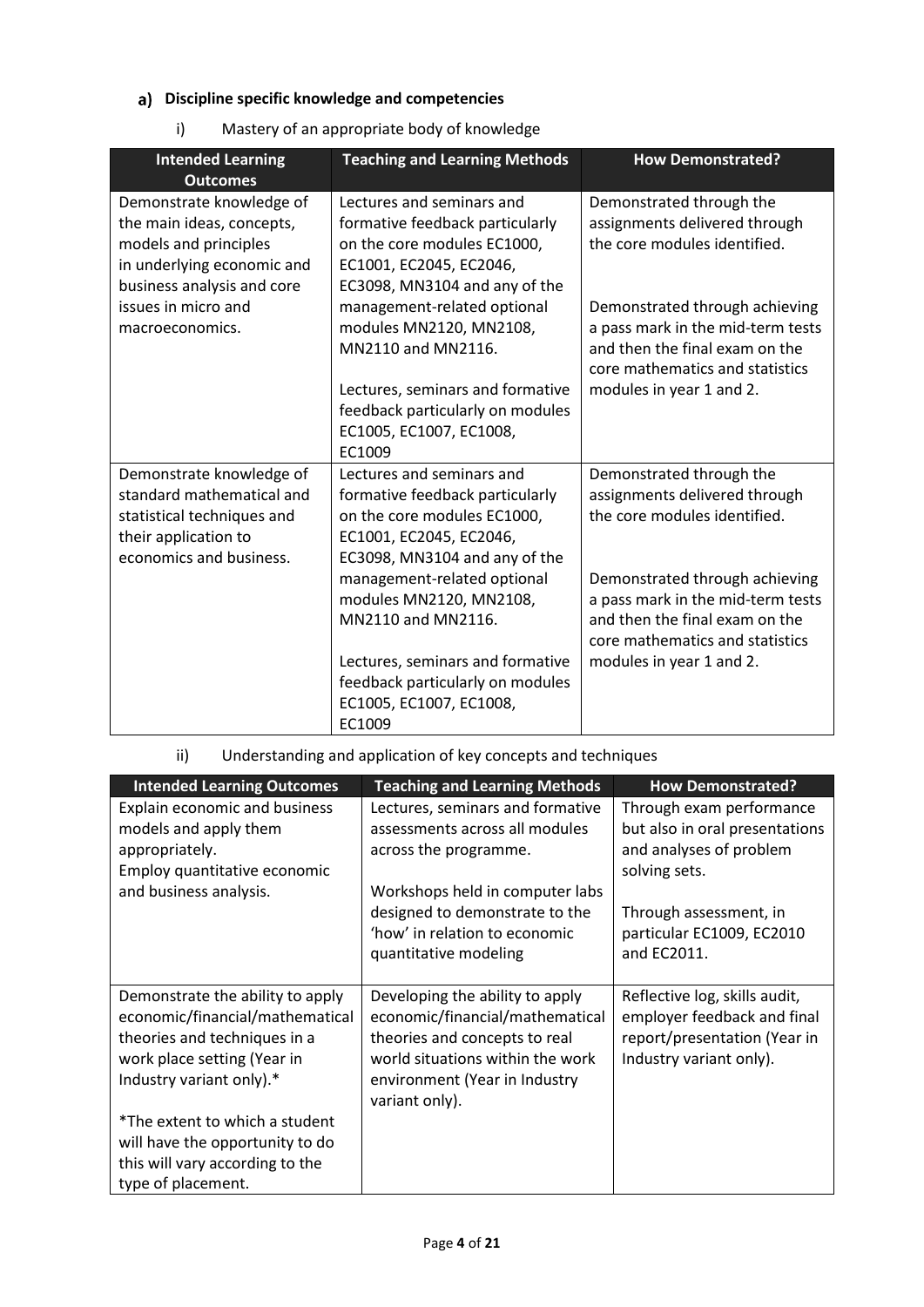## iii) Critical analysis of key issues

| <b>Intended Learning</b><br><b>Outcomes</b>                                                    | <b>Teaching and Learning Methods</b>                                                                                                 | <b>How Demonstrated?</b>                                                                                                                                                                                                                                                         |
|------------------------------------------------------------------------------------------------|--------------------------------------------------------------------------------------------------------------------------------------|----------------------------------------------------------------------------------------------------------------------------------------------------------------------------------------------------------------------------------------------------------------------------------|
| Critically analyse economic<br>and business arguments and<br>relate them to current<br>issues. | All modules across the<br>programme and as part of on-<br>going professional development<br>but specifically on EC1025 and<br>EC3004 | Engagement in debates within<br>lectures and seminars as<br>formative assessment but also in<br>summative assessments in<br>particular the on-going reflective<br>development of the Leicester<br>Award and Leicester Award Gold<br>and the Research in Economics<br>assignment. |

## iv) Clear and concise presentation of material

| <b>Intended Learning</b><br><b>Outcomes</b>                                 | <b>Teaching and Learning Methods</b>                                                   | <b>How Demonstrated?</b>                                                                                         |
|-----------------------------------------------------------------------------|----------------------------------------------------------------------------------------|------------------------------------------------------------------------------------------------------------------|
| Produce clear and concise<br>economic and business<br>arguments and models. | Years 1, 2 and 3: Lectures,<br>tutorials, seminars, formative &<br>summative feedback. | Assessed through a range of<br>written reports and data analyses<br>problem sets throughout years 1,<br>2 and 3. |
|                                                                             | Intensity of the problem                                                               |                                                                                                                  |
|                                                                             | solving sets increases over the<br>course of the programme to                          |                                                                                                                  |
|                                                                             | ensure knowledge is                                                                    |                                                                                                                  |
|                                                                             | cumulatively developed, retained<br>and operationalized.                               |                                                                                                                  |
| Produce clear and concise                                                   | Years 1, 2 and 3: Lectures,                                                            | Assessed through a range of                                                                                      |
| quantitative analysis applied                                               | tutorials, seminars, formative &                                                       | written reports and data analyses                                                                                |
| to business.                                                                | summative feedback.                                                                    | problem sets throughout years 1,<br>2 and 3.                                                                     |
|                                                                             | Intensity of the problem                                                               |                                                                                                                  |
|                                                                             | solving sets increases over the                                                        |                                                                                                                  |
|                                                                             | course of the programme to                                                             |                                                                                                                  |
|                                                                             | ensure knowledge is                                                                    |                                                                                                                  |
|                                                                             | cumulatively developed, retained<br>and operationalized.                               |                                                                                                                  |
| Write an extended original                                                  | Developed through seminar                                                              | Attainment on EC3004 Research                                                                                    |
| research report.                                                            | classes and lectures in                                                                | in Economics assignment which is                                                                                 |
|                                                                             | preparation for the assignment<br>on EC3004                                            | an extended independent piece<br>of work.                                                                        |

v) Critical appraisal of evidence with appropriate insight

| <b>Intended Learning</b>     | <b>Teaching and Learning Methods</b> | <b>How Demonstrated?</b>         |
|------------------------------|--------------------------------------|----------------------------------|
| <b>Outcomes</b>              |                                      |                                  |
| Critically appraise relevant | Years 1, 2 and 3: Lectures,          | Attainment in EC3004 Research in |
| economic research including  | tutorials, seminars, formative &     | Economics                        |
| business.                    | summative feedback.                  |                                  |
|                              | Workshops and computer labs.         |                                  |
|                              | <b>Maths Support Sessions</b>        |                                  |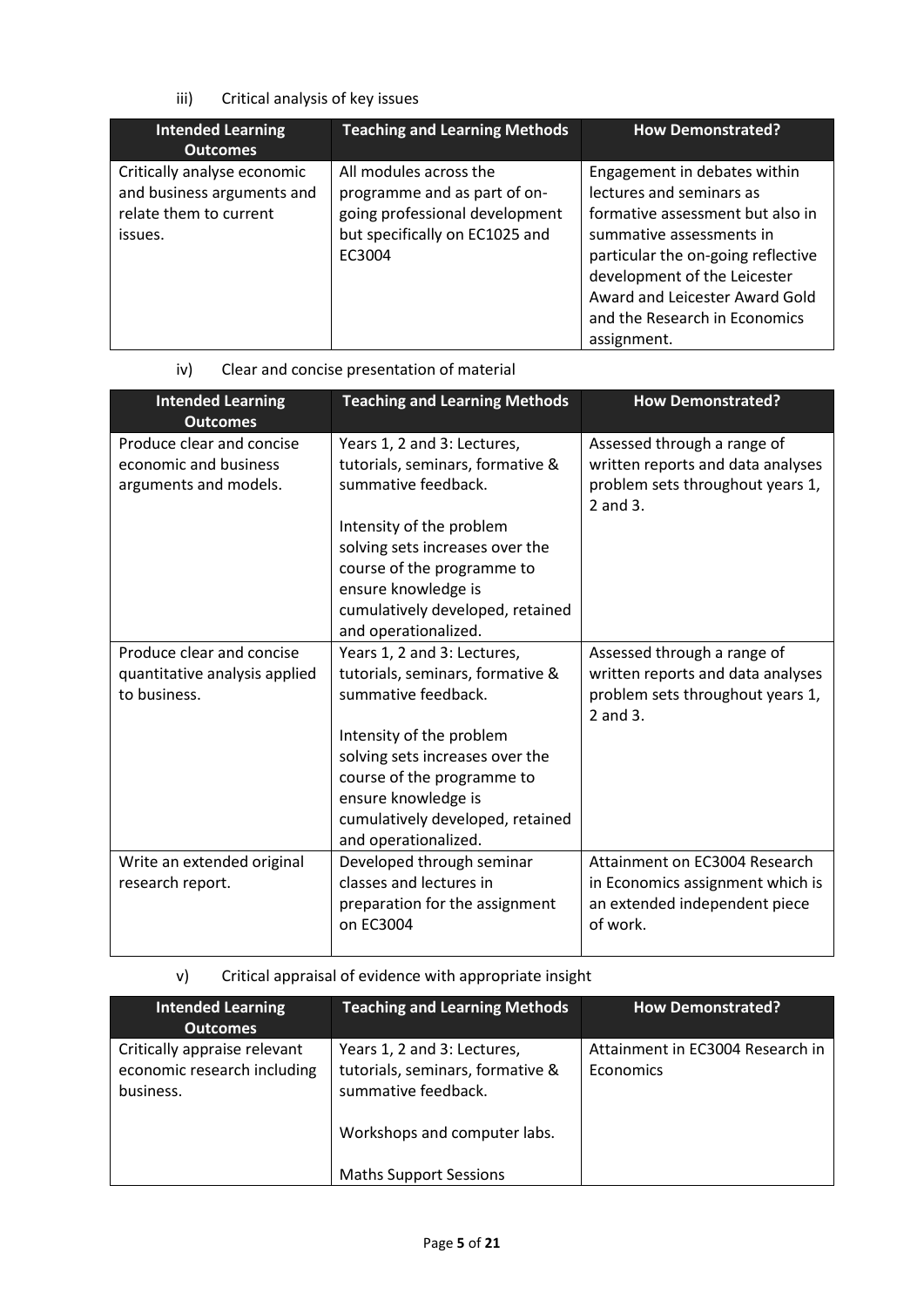| <b>Intended Learning</b><br><b>Outcomes</b>                                             | <b>Teaching and Learning Methods</b>                                                                                   | <b>How Demonstrated?</b>                      |
|-----------------------------------------------------------------------------------------|------------------------------------------------------------------------------------------------------------------------|-----------------------------------------------|
| Critically appraise the results<br>from quantitative economic<br>and business analysis. | Years 1, 2 and 3: Lectures,<br>tutorials, seminars, formative &<br>summative feedback.<br>Workshops and computer labs. | Attainment in EC3004 Research in<br>Economics |
|                                                                                         | <b>Maths Support Sessions</b>                                                                                          |                                               |

# vi) Other discipline specific competencies

| <b>Intended Learning</b><br><b>Outcomes</b> | <b>Teaching and Learning Methods</b> | <b>How Demonstrated?</b> |
|---------------------------------------------|--------------------------------------|--------------------------|
| N/A                                         | N/A                                  | N/A                      |

# **b)** Transferable skills

i) Oral communication

| <b>Intended Learning</b><br><b>Outcomes</b>                                     | <b>Teaching and Learning Methods</b>                                                    | <b>How Demonstrated?</b>                              |
|---------------------------------------------------------------------------------|-----------------------------------------------------------------------------------------|-------------------------------------------------------|
| Prepare and present<br>concepts, arguments or<br>analysis orally.               | Seminar and assessment support<br>across all years of study.                            | Formative: Contribution to<br>tutorials and seminars. |
|                                                                                 | Content delivered through the<br>engagement strategy including<br>employability skills. | Summative assessment on<br>EC1025, EC3004             |
|                                                                                 | Leicester Award and Leicester<br>Award Gold provision.                                  |                                                       |
|                                                                                 | Scaffold approach to the format<br>of assessment.                                       |                                                       |
| Produce clear visual aids to<br>accompany an oral<br>presentation.              | Seminar and assessment support<br>across all years of study.                            | Formative: Contribution to<br>tutorials and seminars. |
|                                                                                 | Content delivered through the<br>engagement strategy including<br>employability skills. | Summative assessment on<br>EC1025, EC3004             |
|                                                                                 | Leicester Award and Leicester<br>Award Gold provision.                                  |                                                       |
|                                                                                 | Scaffold approach to the format<br>of assessment.                                       |                                                       |
| Application of oral                                                             | Developing oral communication                                                           | Reflective log and final                              |
| communication skills within                                                     | skills in the work environment                                                          | report/presentation (Year in                          |
| the work environment and in<br>presentation (Year in<br>Industry variant only). | (Year in Industry variant only).                                                        | Industry variant only).                               |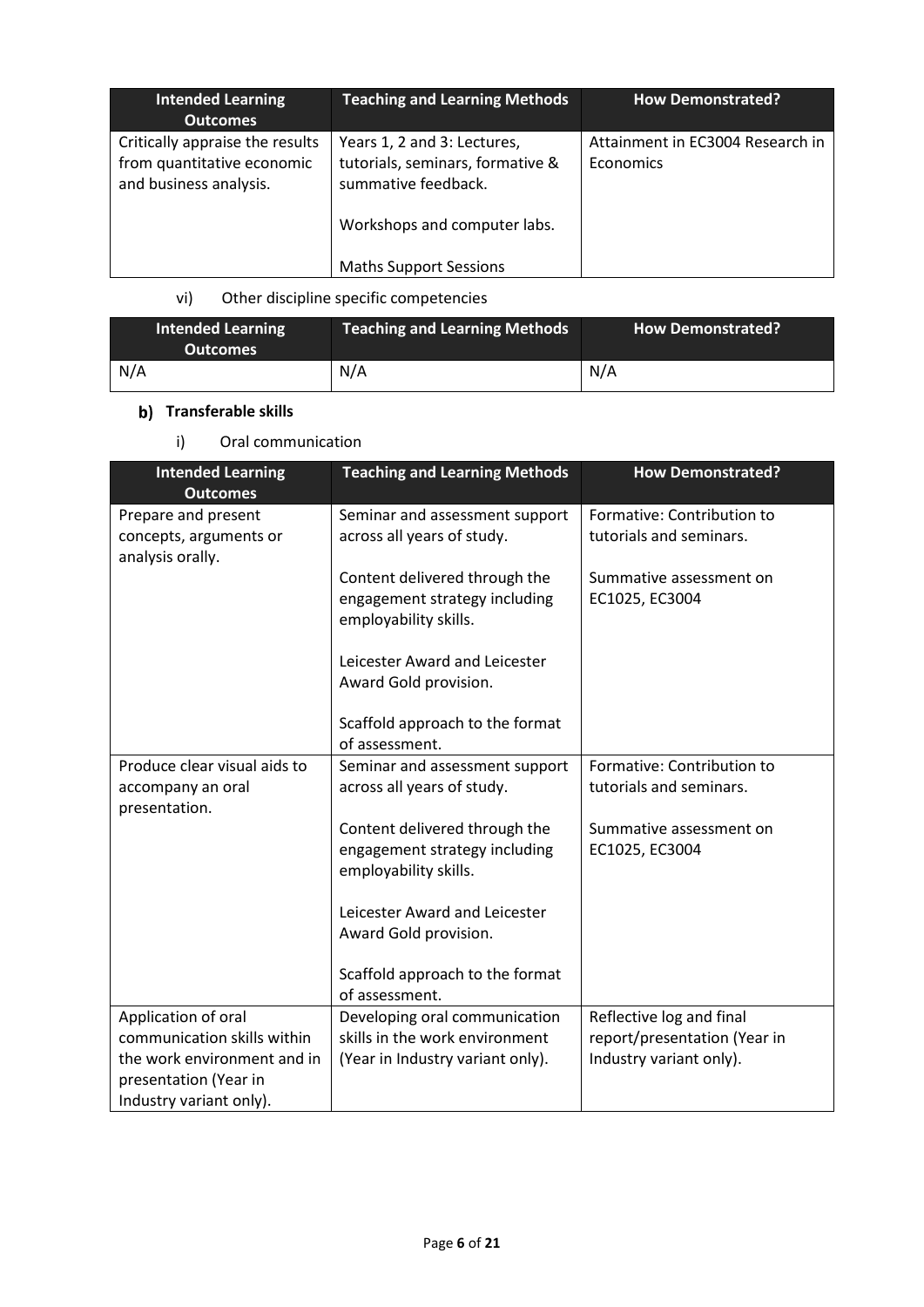## ii) Written communication

| <b>Intended Learning</b><br><b>Outcomes</b>                                                                                                | <b>Teaching and Learning Methods</b>                                                                                                                                                   | <b>How Demonstrated?</b>                                                            |
|--------------------------------------------------------------------------------------------------------------------------------------------|----------------------------------------------------------------------------------------------------------------------------------------------------------------------------------------|-------------------------------------------------------------------------------------|
| Produce clearly written<br>material with appropriate<br>use of evidence.                                                                   | Year $1$ :<br>Induction Programme and Study<br>Skills Support material.<br>Years 1, 2 and 3: Lectures,<br>tutorials, seminars, formative &<br>summative feedback, module<br>handbooks. | Formative assessment,<br>coursework, exams, Research in<br>Economics (EC3004).      |
| Application of written<br>communication skills within<br>the work environment and in<br>report writing (Year in<br>Industry variant only). | Developing written<br>communication skills in the work<br>environment (Year in Industry<br>variant only).                                                                              | Reflective log and final<br>report/presentation (Year in<br>Industry variant only). |

iii) Information technology

| <b>Intended Learning</b><br><b>Outcomes</b> | <b>Teaching and Learning Methods</b> | <b>How Demonstrated?</b>            |
|---------------------------------------------|--------------------------------------|-------------------------------------|
| Use word processing in the                  | Year 1:                              | Formative: Contribution             |
| preparation of written work.                | Induction Programme and Study        | to computer classes.                |
|                                             | Skills Support material.             |                                     |
|                                             |                                      | Summative: written reports and      |
|                                             | Years 1 and 2: Computer classes      | data analysis skills in relation to |
|                                             |                                      | problem sets.                       |
|                                             | Year 3: Research in Economics        |                                     |
|                                             | Project                              |                                     |
| Use the internet to access                  | Year 1:                              | Formative: Contribution             |
| appropriate information.                    | Induction Programme and Study        | to computer classes.                |
|                                             | Skills Support material.             |                                     |
|                                             |                                      | Summative: written reports and      |
|                                             | Years 1 and 2: Computer classes      | data analysis skills in relation to |
|                                             |                                      | problem sets.                       |
|                                             | Year 3: Research in Economics        |                                     |
|                                             | Project                              |                                     |
| Use spreadsheets for data                   | Year 1:                              | Formative: Contribution             |
| presentation and analysis.                  | <b>Induction Programme and Study</b> | to computer classes.                |
|                                             | Skills Support material.             |                                     |
|                                             |                                      | Summative: written reports and      |
|                                             | Years 1 and 2: Computer classes      | data analysis skills in relation to |
|                                             |                                      | problem sets.                       |
|                                             | Year 3: Research in Economics        |                                     |
|                                             | Project                              |                                     |
| Use specialist packages for                 | Year 1:                              | Formative: Contribution             |
| statistical analysis.                       | Induction Programme and Study        | to computer classes.                |
|                                             | Skills Support material.             | Summative: written reports and      |
|                                             | Years 1 and 2: Computer classes      | data analysis skills in relation to |
|                                             |                                      | problem sets.                       |
|                                             | Year 3: Research in Economics        |                                     |
|                                             | Project                              |                                     |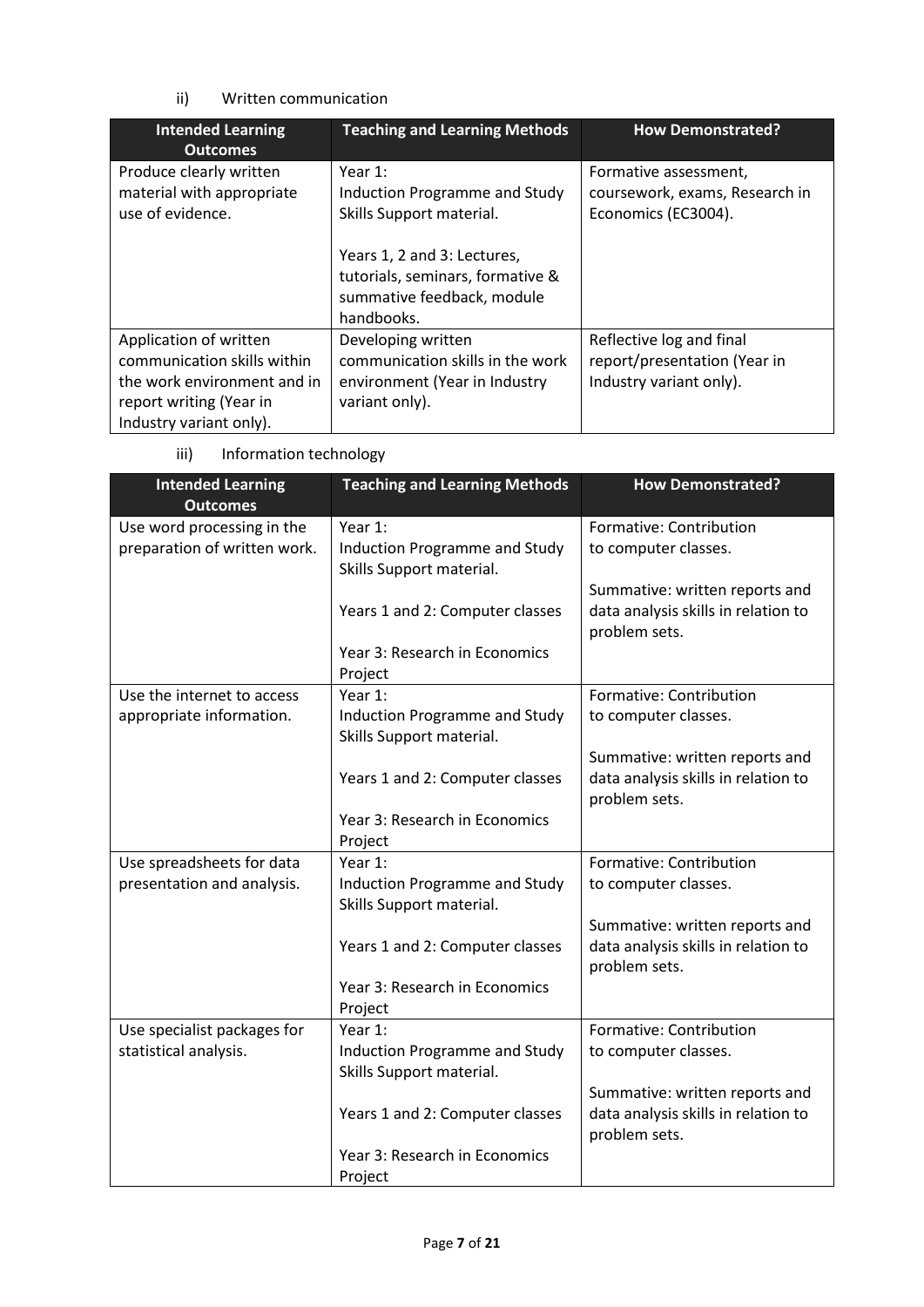| <b>Intended Learning</b><br><b>Outcomes</b>                                                                                               | <b>Teaching and Learning Methods</b>                                                                                                 | <b>How Demonstrated?</b>                                                                                                |
|-------------------------------------------------------------------------------------------------------------------------------------------|--------------------------------------------------------------------------------------------------------------------------------------|-------------------------------------------------------------------------------------------------------------------------|
| Application of information<br>technology skills within the<br>work environment and in<br>presentation (Year in<br>Industry variant only). | Developing IT skills in the<br>work environment through<br>project work and student<br>portfolio (Year in Industry variant<br>only). | Reflective log, skills audit,<br>employer feedback and final<br>report/presentation (Year in<br>Industry variant only). |

iv) Numeracy

| <b>Intended Learning</b><br><b>Outcomes</b>                                                          | <b>Teaching and Learning Methods</b>                                                                              | <b>How Demonstrated?</b>                                                                                                |
|------------------------------------------------------------------------------------------------------|-------------------------------------------------------------------------------------------------------------------|-------------------------------------------------------------------------------------------------------------------------|
| Employ general numerical,<br>mathematical and statistical<br>skills.                                 | Years 1, 2 and 3: Lectures,<br>tutorials, seminars, computer<br>classes, formative & summative<br>feedback.       | Formative assessment,<br>coursework, exams, Research in<br>Economics (EC3004)                                           |
| Application of numeracy<br>skills within the work<br>environment (Year in<br>Industry variant only). | Developing numeracy skills in the<br>work environment through<br>project work (Year in Industry<br>variant only). | Reflective log, skills audit,<br>employer feedback and final<br>report/presentation (Year in<br>Industry variant only). |

## v) Team working

| <b>Intended Learning</b><br><b>Outcomes</b> | <b>Teaching and Learning Methods</b>                                     | <b>How Demonstrated?</b>                                                                                                                                 |
|---------------------------------------------|--------------------------------------------------------------------------|----------------------------------------------------------------------------------------------------------------------------------------------------------|
| Demonstrate basic team<br>working skills.   | Years 1, 2 and 3: Lectures,<br>tutorials, seminars, computer<br>classes. | Group-based coursework on<br>EC1025, EC2011, MN2120 and in<br>relation to the reflections as part<br>of the Leicester Award and<br>Leicester Award Gold. |
| Application of team building                | Developing team building skills in                                       | Reflective log, skills audit,                                                                                                                            |
| skills within the work                      | the work environment through                                             | employer feedback and final                                                                                                                              |
| environment (Year in                        | project work (Year in Industry                                           | report/presentation (Year in                                                                                                                             |
| Industry variant only).                     | variant only).                                                           | Industry variant only).                                                                                                                                  |

vi) Problem solving

| <b>Intended Learning</b><br><b>Outcomes</b>                                                                 | <b>Teaching and Learning Methods</b>                                                                                                                                                       | <b>How Demonstrated?</b>                                                                                                                        |
|-------------------------------------------------------------------------------------------------------------|--------------------------------------------------------------------------------------------------------------------------------------------------------------------------------------------|-------------------------------------------------------------------------------------------------------------------------------------------------|
| Demonstrate problem<br>formulation and solution.                                                            | Years 1, 2 and 3: Lectures,<br>tutorials, seminars, formative &<br>summative feedback.<br><b>Maths Support Sessions</b>                                                                    | Formative assessment,<br>coursework, exams and mid-term<br>tests. In particular,<br>problem sets and data analysis<br>assignments are relevant. |
| Application of problem<br>solving skills within the work<br>environment (Year in<br>Industry variant only). | Developing problem solving skills<br>in the work environment through<br>project work and applying<br>theories and concepts to real<br>world situations (Year in Industry<br>variant only). | Reflective log, skills audit,<br>employer feedback and final<br>report/presentation (Year in<br>Industry variant only).                         |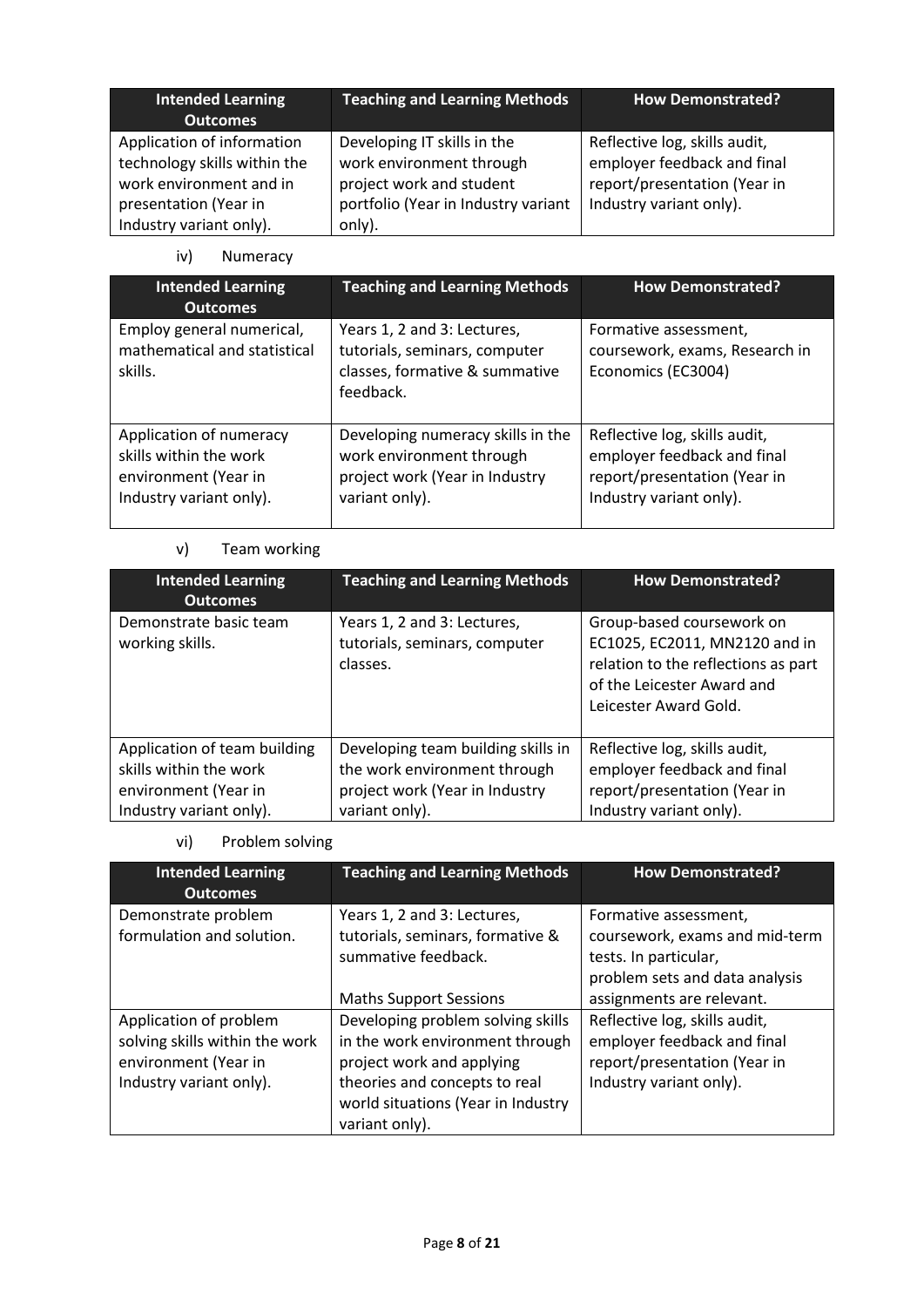## vii) Information handling

| <b>Intended Learning</b><br>Outcomes                                                                             | <b>Teaching and Learning Methods</b>                                                                                                          | <b>How Demonstrated?</b>                                                                                                |
|------------------------------------------------------------------------------------------------------------------|-----------------------------------------------------------------------------------------------------------------------------------------------|-------------------------------------------------------------------------------------------------------------------------|
| Find and use appropriate<br>information from a variety of<br>sources.                                            | Years 1, 2 and 3: Lectures,<br>tutorials, seminars, computer<br>classes, formative & summative<br>feedback.<br>Developed specifically through | Formative assessment,<br>coursework, exams, Research in<br>Economics assignment.                                        |
|                                                                                                                  | the on-line academic misconduct<br>course embedded in EC1000.                                                                                 |                                                                                                                         |
| Application of information<br>handling skills within the<br>work environment (Year in<br>Industry variant only). | Developing data handling in the<br>work environment through<br>project work (Year in Industry<br>variant only).                               | Reflective log, skills audit,<br>employer feedback and final<br>report/presentation (Year in<br>Industry variant only). |

viii) Skills for lifelong learning

| <b>Intended Learning</b><br><b>Outcomes</b>                             | <b>Teaching and Learning Methods</b>                                                             | <b>How Demonstrated?</b>                                                                    |
|-------------------------------------------------------------------------|--------------------------------------------------------------------------------------------------|---------------------------------------------------------------------------------------------|
| Collect and apply new ideas<br>and concepts.                            | Year 1: Induction Programme<br>and Study Skills Support material.<br>Years 1, 2 and 3: Lectures, | Formative assessment,<br>coursework, exams, Research in<br>Economics assignment.            |
|                                                                         | tutorials, seminars, computer<br>classes, formative & summative<br>feedback, module handbooks.   | Ability to hand-in work on time,<br>arrive at exams prepared and<br>anticipating challenge. |
| Combine new knowledge<br>and techniques with prior<br>understanding.    | Year 1: Induction Programme<br>and Study Skills Support material.<br>Years 1, 2 and 3: Lectures, | Formative assessment,<br>coursework, exams, Research in<br>Economics assignment.            |
|                                                                         | tutorials, seminars, computer<br>classes, formative & summative<br>feedback, module handbooks.   | Ability to hand-in work on time,<br>arrive at exams prepared and<br>anticipating challenge. |
| Demonstrate and produce<br>independent work.                            | Year 1: Induction Programme<br>and Study Skills Support material.<br>Years 1, 2 and 3: Lectures, | Formative assessment,<br>coursework, exams, Research in<br>Economics assignment.            |
|                                                                         | tutorials, seminars, computer<br>classes, formative & summative<br>feedback, module handbooks.   | Ability to hand-in work on time,<br>arrive at exams prepared and<br>anticipating challenge. |
| Demonstrate time<br>management skills through<br>adhering to deadlines. | Year 1: Induction Programme<br>and Study Skills Support material.<br>Years 1, 2 and 3: Lectures, | Formative assessment,<br>coursework, exams, Research in<br>Economics assignment.            |
|                                                                         | tutorials, seminars, computer<br>classes, formative & summative<br>feedback, module handbooks.   | Ability to hand-in work on time,<br>arrive at exams prepared and<br>anticipating challenge. |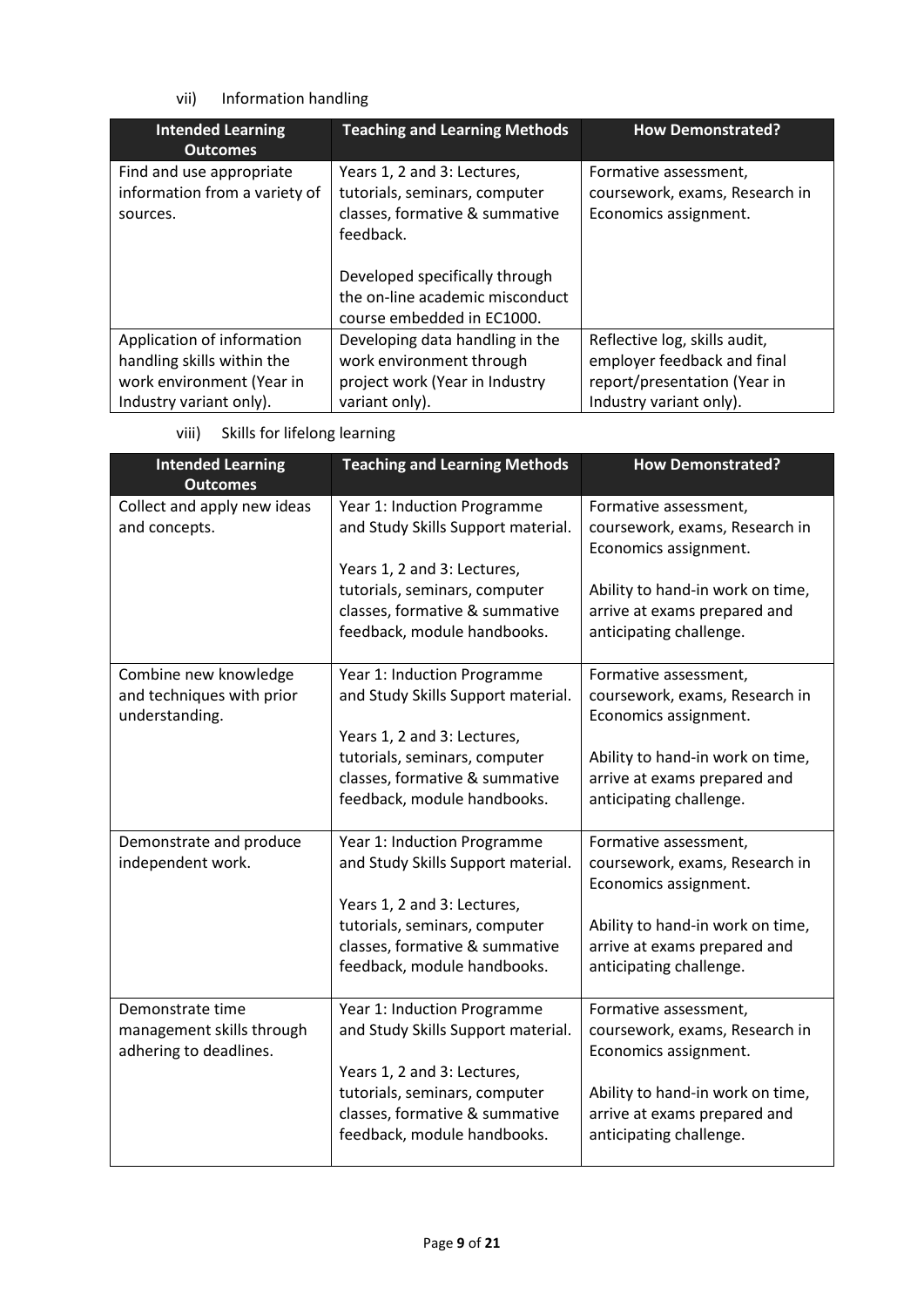| <b>Intended Learning</b><br><b>Outcomes</b>                                                                                                                                    | <b>Teaching and Learning Methods</b>                                                                                                                                                               | <b>How Demonstrated?</b>                                                                                                                                                        |
|--------------------------------------------------------------------------------------------------------------------------------------------------------------------------------|----------------------------------------------------------------------------------------------------------------------------------------------------------------------------------------------------|---------------------------------------------------------------------------------------------------------------------------------------------------------------------------------|
| Use a variety of sources of<br>knowledge appropriately.                                                                                                                        | Year 1: Induction Programme<br>and Study Skills Support material.<br>Years 1, 2 and 3: Lectures,<br>tutorials, seminars, computer<br>classes, formative & summative<br>feedback, module handbooks. | Formative assessment,<br>coursework, exams, Research in<br>Economics assignment.<br>Ability to hand-in work on time,<br>arrive at exams prepared and<br>anticipating challenge. |
| Demonstrate ability to learn<br>in a different cultural<br>environment (Year Abroad<br>variant only).                                                                          | Year Abroad variant only:<br>Lectures, seminars, tutorials,<br>feedback while studying in the<br>host institution.                                                                                 | Year Abroad variant only: Exams<br>and coursework in the host<br>institution.                                                                                                   |
| Application of a variety of<br>employability and<br>transferable skills (some<br>outlined already above)<br>within the work environment<br>(Year in Industry variant<br>only). | Developing a variety of<br>employability and transferable<br>skills through responsibilities<br>associated with their work<br>placement (Year in Industry<br>variant only).                        | Reflective log, skills audit,<br>employer feedback and final<br>report/presentation (Year in<br>Industry variant only).                                                         |
| Demonstrate the ability to<br>think reflectively about<br>personal and professional<br>development (Year in<br>Industry variant only).                                         | Developing a variety of<br>employability and transferable<br>skills through responsibilities<br>associated with their work<br>placement (Year in Industry<br>variant only).                        | Reflective log, skills audit,<br>employer feedback and final<br>report/presentation (Year in<br>Industry variant only).                                                         |
| Demonstrate professional<br>behaviour in the work<br>environment (Year in<br>Industry variant only).                                                                           | Developing a variety of<br>employability and transferable<br>skills through responsibilities<br>associated with their work<br>placement (Year in Industry<br>variant only).                        | Reflective log, skills audit,<br>employer feedback and final<br>report/presentation (Year in<br>Industry variant only).                                                         |

### **10. Progression points**

This programme follows the standard Scheme of Progression set out in **Senate Regulations** - see the version of Senate Regulation 5 governing undergraduate programmes relevant to the year of entry.

The following additional progression requirements for this programme have been approved:

#### Year Abroad Variant

Students who meet the conditions set out in section 5 will be invited to apply at the beginning of the second year of studies. Students will then be expected to maintain average marks of no less than 55% in their second year.

**\****If you have mitigating circumstances that affect your results, you may request that your circumstances be taken into consideration.*

For those on the year in industry, see additional programme specification content for Year in Industry [programmes](https://www2.le.ac.uk/offices/sas2/courses/documentation/undergraduate-programme-specification-content-for-year-in-industry-programme-variants)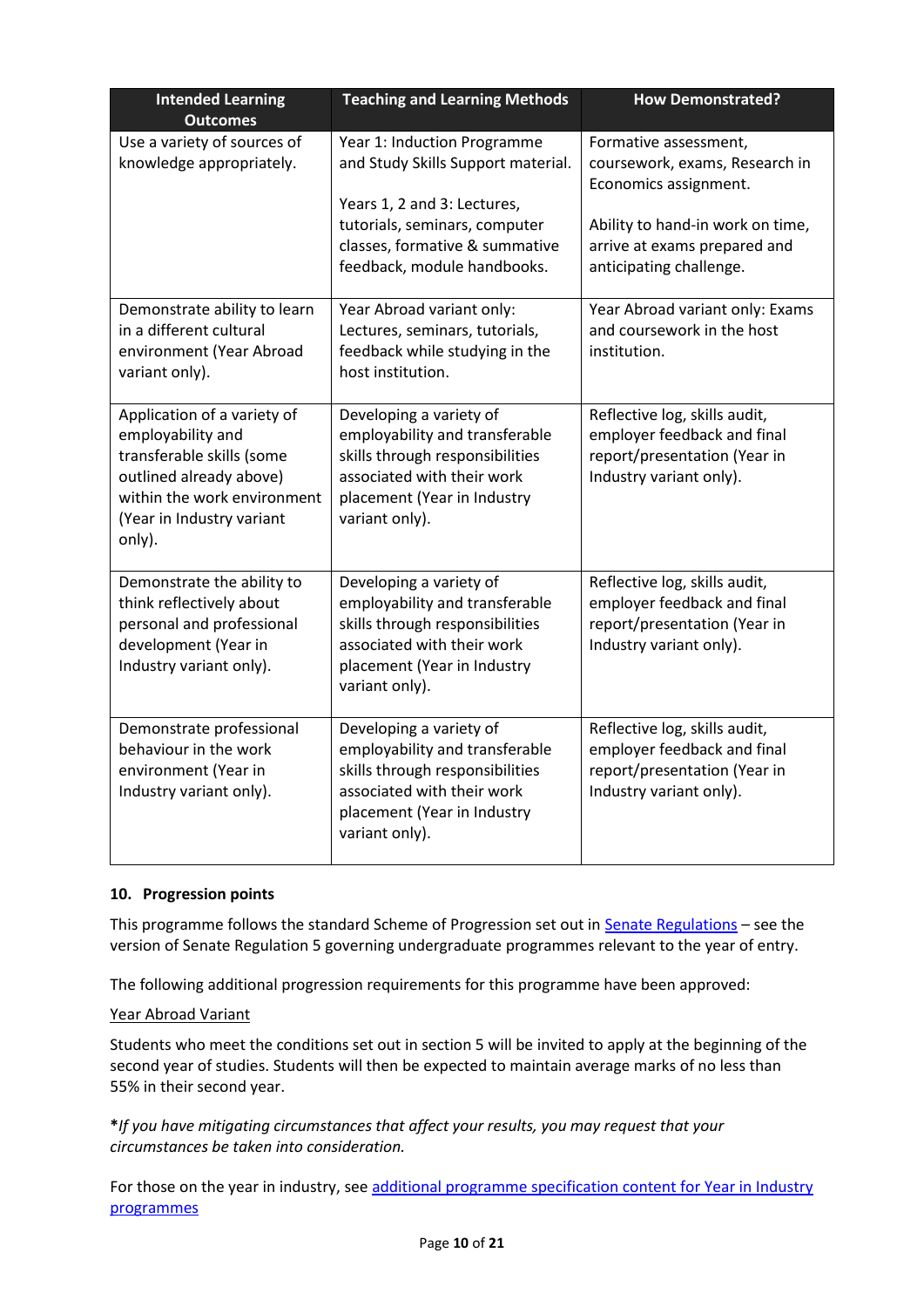In cases where a student has failed to meet a requirement to progress, he or she will be required to withdraw from the course

### **Course transfers**

N/A

### **11. Criteria for award and classification**

This programme follows the standard scheme of undergraduate award and classification set out in [Senate Regulations](http://www.le.ac.uk/senate-regulations) – see the version of *Senate Regulation 5 governing undergraduate programmes* relevant to the year of entry.

#### **12. Special features**

- A four-day induction programme in the first week of Year 1.
- A formal employability skills development programme in year 1
- Study of core microeconomic and macroeconomic theory and applications at progressively rising levels of analytical and technical complexity.
- Provision of a broad range of optional modules that apply economic analysis, in diverse ways, to a variety of specialist subjects enabling students to focus on areas of interest.
- Academic supervision of an extended research project, in an economics-related topic of the students' own choosing, resulting in a professional-style written dissertation.
- The option of a four-year 'with a Year Abroad' degree programme, with a third year spent studying at an overseas partner University either in a foreign language or in English (see below).
- The option of a four-year 'with a Year in Industry' degree programme (see below).

#### **13. Indications of programme quality**

- University Academic Review
- External examiners reports
- First Destination careers statistics
- Exemptions from Business Economics professional exams with the Chartered Institute of Management Accountants (CIMA)

#### **14. External Examiner(s) reports**

The details of the External Examiner(s) for this programme and the most recent External Examiners' reports for this programme can be found at **[exampapers@Leicester](https://exampapers.le.ac.uk/)** [log-in required]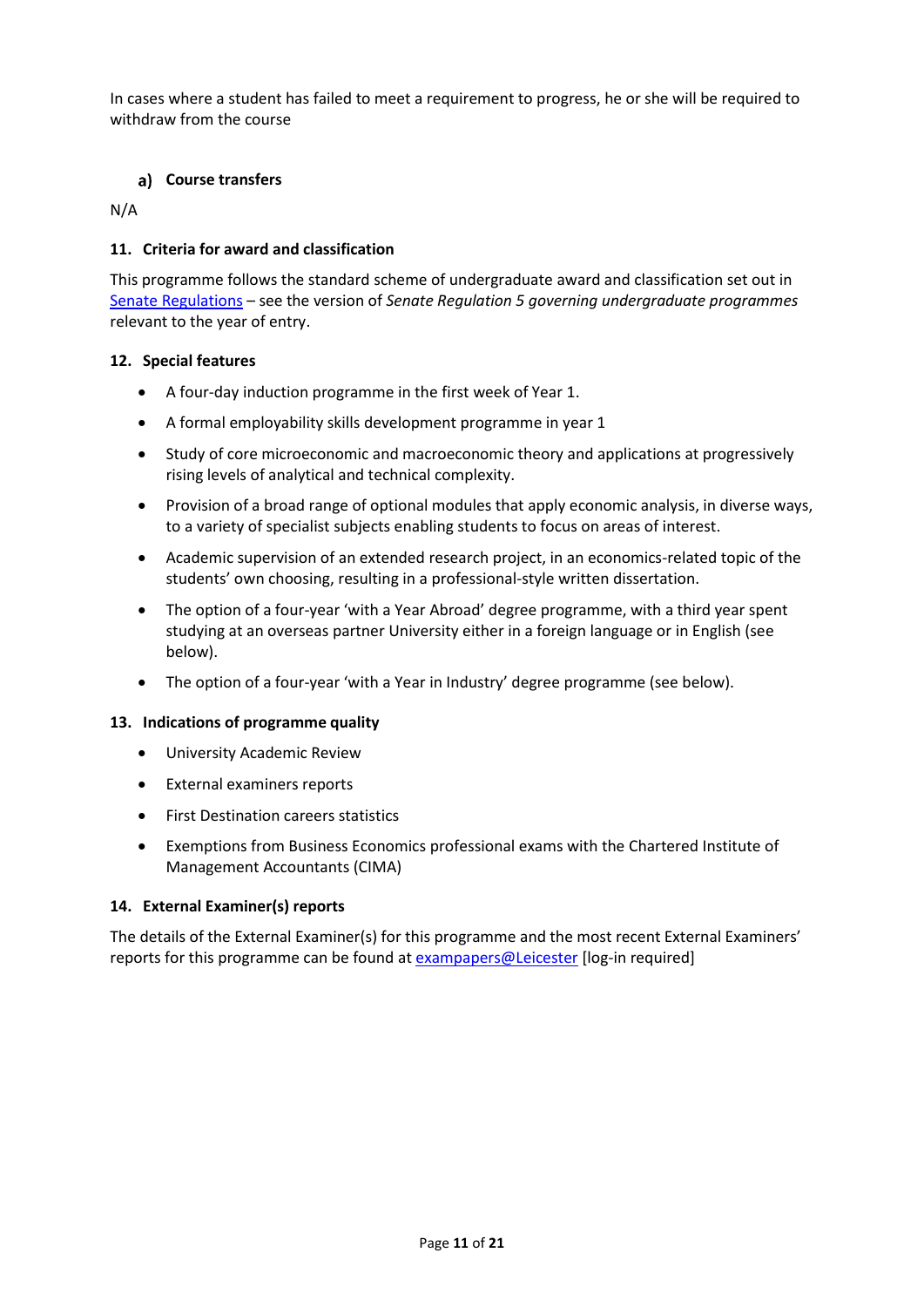

# **Programme Specification (Undergraduate) FOR ENTRY YEAR: 2020/21**

**Date created:** 26/11/2020 **Last amended:** 16/12/2020 **Version no.** 1

## **Appendix 1: Programme structure (programme regulations)**

The University regularly reviews its programmes and modules to ensure that they reflect the current status of the discipline and offer the best learning experience to students. On occasion, it may be necessary to alter particular aspects of a course or module.

BSc Economics & Business

**Level 4/Year 1 2020/21**

Credit breakdown

| <b>Status</b> | <b>Year long</b> | Semester 1 | Semester 2 |
|---------------|------------------|------------|------------|
| Core          | 30 credits       | 45 credits | 45 credits |
| Optional      | n/a              | n/a        | n/a        |

120 credits in total

#### Core modules

| <b>Delivery period</b> | Code   | <b>Title</b>                                           | <b>Credits</b> |
|------------------------|--------|--------------------------------------------------------|----------------|
| Year long              | EC1025 | Contemporary Issues In Economics, Finance And Business | 30 credits     |
| Sem 1                  | EC1000 | <b>Microeconomics</b>                                  | 15 credits     |
| Sem 1                  | EC1005 | Maths For Economics 1                                  | 15 credits     |
| Sem 1                  | EC1007 | <b>Statistics For Economists 1</b>                     | 15 credits     |
| Sem <sub>2</sub>       | EC1001 | Macroeconomics                                         | 15 credits     |
| Sem <sub>2</sub>       | EC1008 | <b>Maths For Economics 2</b>                           | 15 credits     |
| Sem <sub>2</sub>       | EC1009 | <b>Statistics For Economists 2</b>                     | 15 credits     |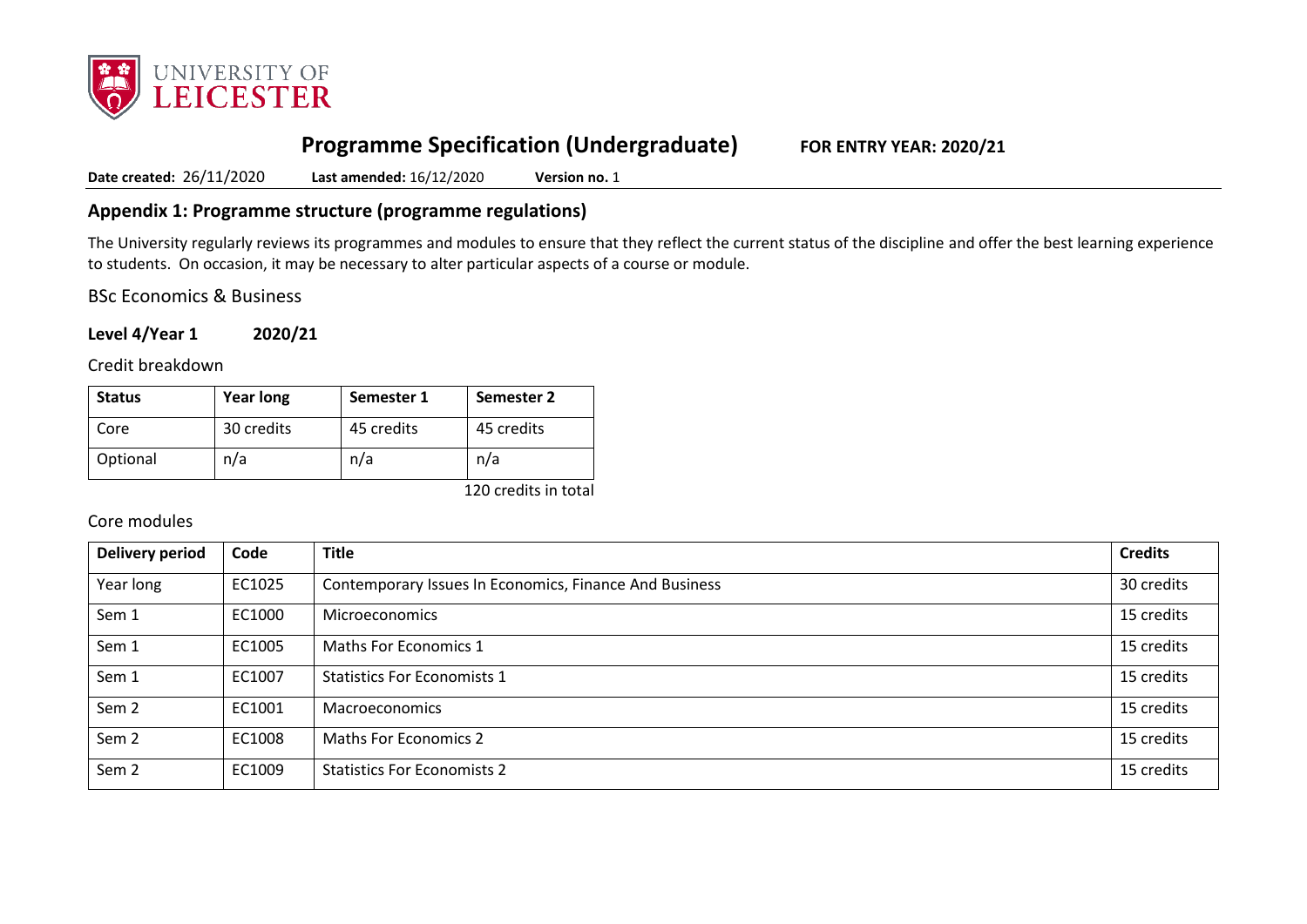## **Notes**

N/A

# **Level 5/Year 2 2021/22**

Credit breakdown

| <b>Status</b> | <b>Year long</b> | Semester 1 | Semester 2 |
|---------------|------------------|------------|------------|
| Core          | n/a              | 45 credits | 45 credits |
| Optional      | n/a              | 15 credits | 15 credits |

120 credits in total

# Core modules

| <b>Delivery period</b> | Code   | <b>Title</b>                          | <b>Credits</b> |
|------------------------|--------|---------------------------------------|----------------|
| Sem 1                  | EC2045 | Intermediate Microeconomics           | 15 credits     |
| Sem 1                  | EC2046 | Intermediate Macroeconomics           | 15 credits     |
| Sem 1                  | EC2010 | <b>Introductory Econometrics</b>      | 15 credits     |
| Sem <sub>2</sub>       | EC2011 | <b>Topics In Applied Econometrics</b> | 15 credits     |
| Sem <sub>2</sub>       | EC2050 | Firms, Markets And Welfare            | 15 credits     |
| Sem <sub>2</sub>       | EC2022 | Principles Of Finance                 | 15 credits     |

### **Notes**

N/A

# Option modules

| Delivery period | Code   | Title                    | <b>Credits</b> |
|-----------------|--------|--------------------------|----------------|
| Semester 1      | MN2120 | The Business Environment | 15 credits     |
| Semester 1      | MN2108 | Strategy                 | 15 credits     |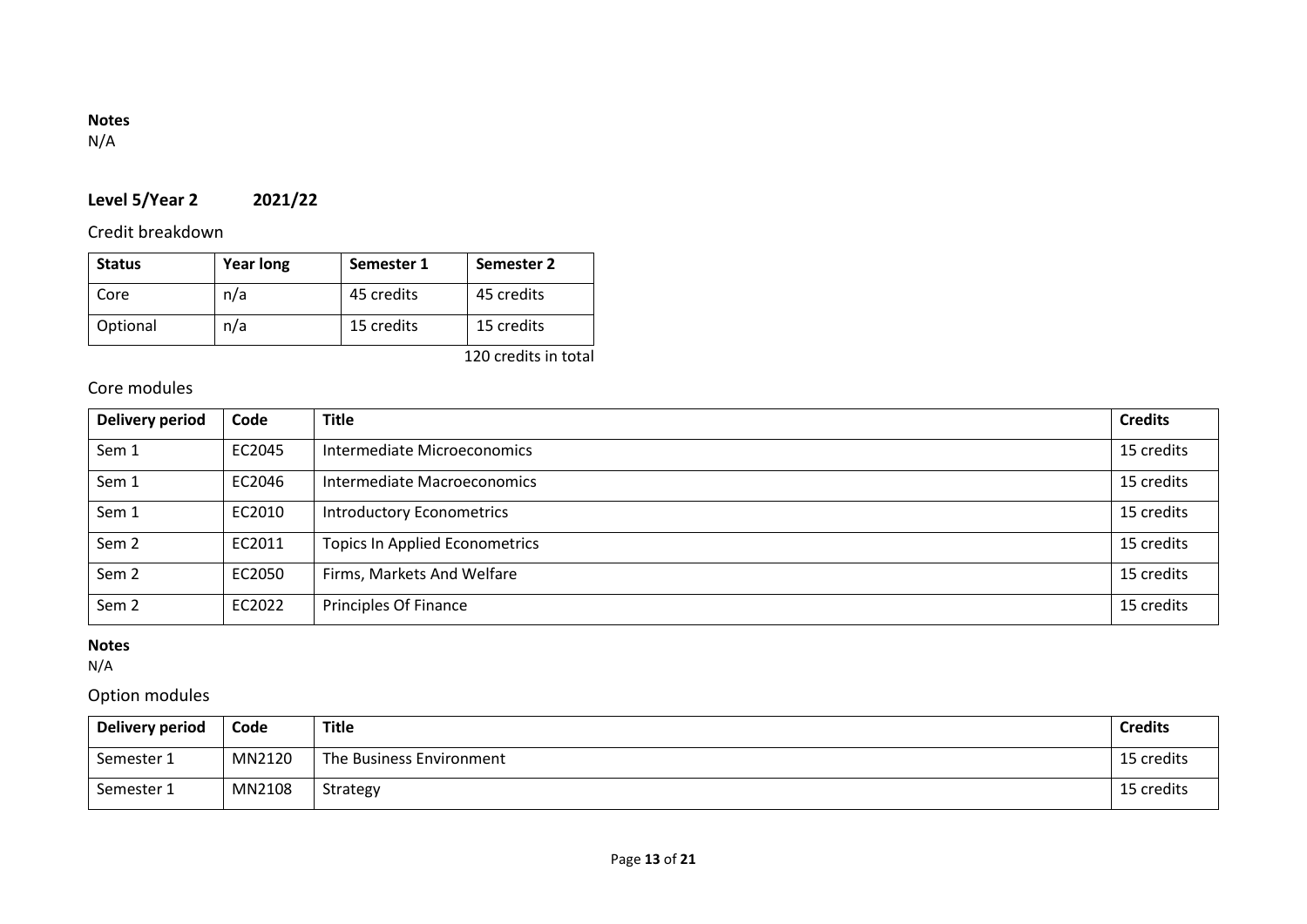| Delivery period | Code   | Title                                  | <b>Credits</b> |
|-----------------|--------|----------------------------------------|----------------|
| Semester 2      | MN2110 | <b>Operations Management</b>           | 15 credits     |
| Semester 2      | MN2116 | <b>Corporate Social Responsibility</b> | 15 credits     |

#### **Notes**

For Semester 1, select one module from either MN2120 OR MN2108

For Semester 2, select one module from either MN2110 OR MN2116

## **Level 6/Year Final 2022/23**

## Credit breakdown

| <b>Status</b> | <b>Year long</b> | Semester 1 | Semester 2            |
|---------------|------------------|------------|-----------------------|
| Core          | n/a              | 15 credits | 30 credits            |
| Optional      | n/a              | 45 credits | 30 credits            |
|               |                  |            | $1.20 \times 10^{-1}$ |

120 credits in total

## Core modules

| <b>Delivery period</b> | Code   | <b>Title</b>                  | <b>Credits</b> |
|------------------------|--------|-------------------------------|----------------|
| Sem 1                  | EC3098 | <b>Business Economics</b>     | 15 credits     |
| Sem <sub>2</sub>       | EC3004 | <b>Dissertation</b>           | 15 credits     |
| Sem <sub>2</sub>       | MN3104 | <b>International Business</b> | 15 credits     |

**Notes**

N/A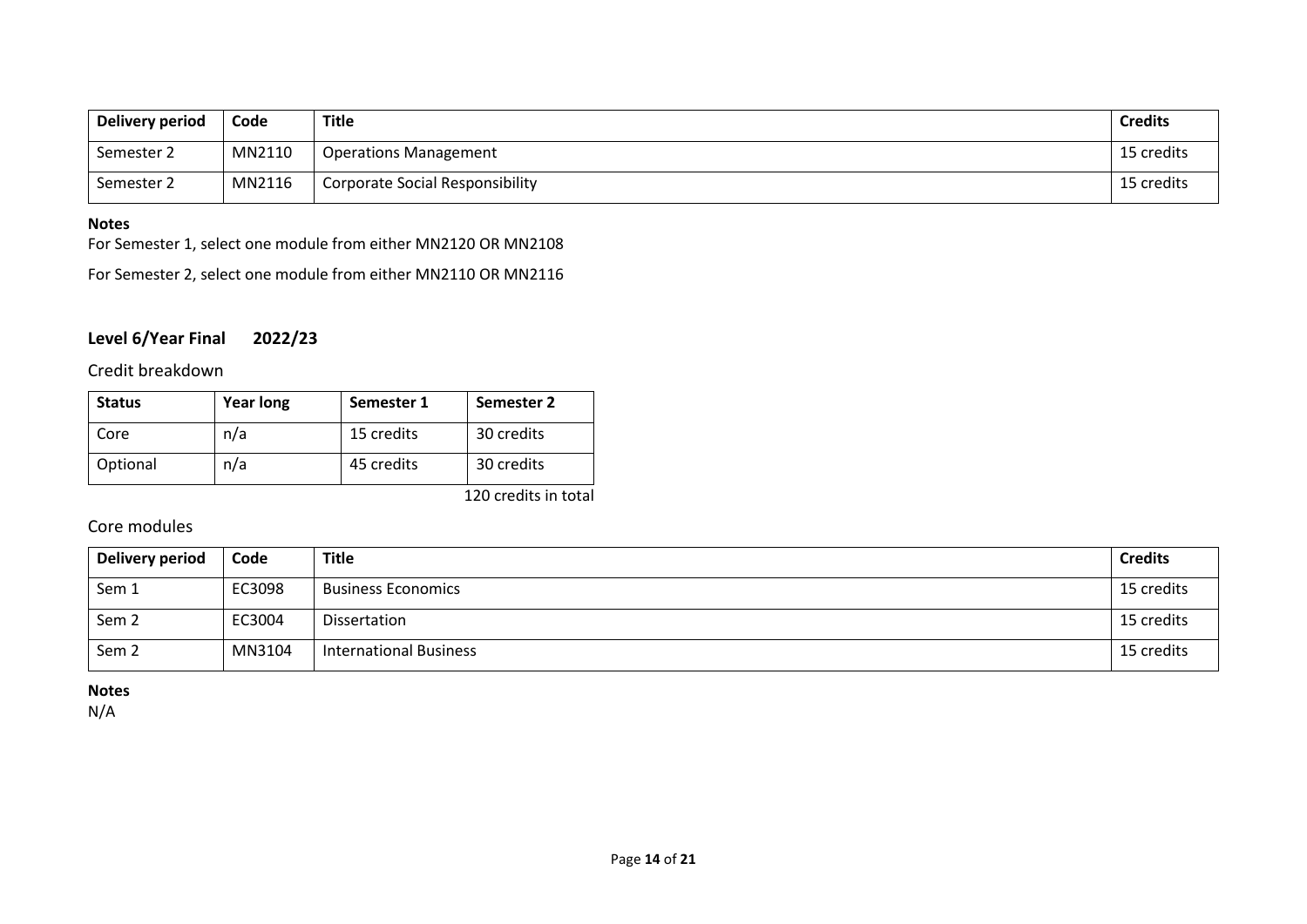## Option modules

| <b>Delivery period</b> | Code   | <b>Title</b>                           | <b>Credits</b> |
|------------------------|--------|----------------------------------------|----------------|
| Semester 1             | EC3023 | <b>Industrial Economics</b>            | 15 credits     |
| Semester 1             | EC3071 | <b>Management Science</b>              | 15 credits     |
| Semester 1             | MN3109 | <b>Business Ethics</b>                 | 15 credits     |
| Semester 1             | MN3115 | <b>Business In The Digital Economy</b> | 15 credits     |
| Semester 1             | EC3083 | <b>Business Law</b>                    | 15 credits     |
| Semester 2             | EC3058 | Corporate Finance                      | 15 credits     |
| Semester 2             | EC3089 | <b>Behavioural Economics</b>           | 15 credits     |
| Semester 2             | EC3076 | Accounting                             | 15 credits     |
| Semester 2             | EC3085 | <b>Principles Of Business Taxation</b> | 15 credits     |

#### **Notes**

For Semester 1, choose 3 modules

For Semester 2, choose 2 modules

#### **BSc Economics & Business with a Year Abroad**

Students may only enter this course by meeting the criteria outlined above in section 10.

#### FIRST AND SECOND YEAR MODULES

As for the first and second year of BSc Economics & Business.

#### THIRD YEAR MODULES

1) Students will spend one academic year studying at one of our overseas partner Institutions between the second and final years of their degree programme.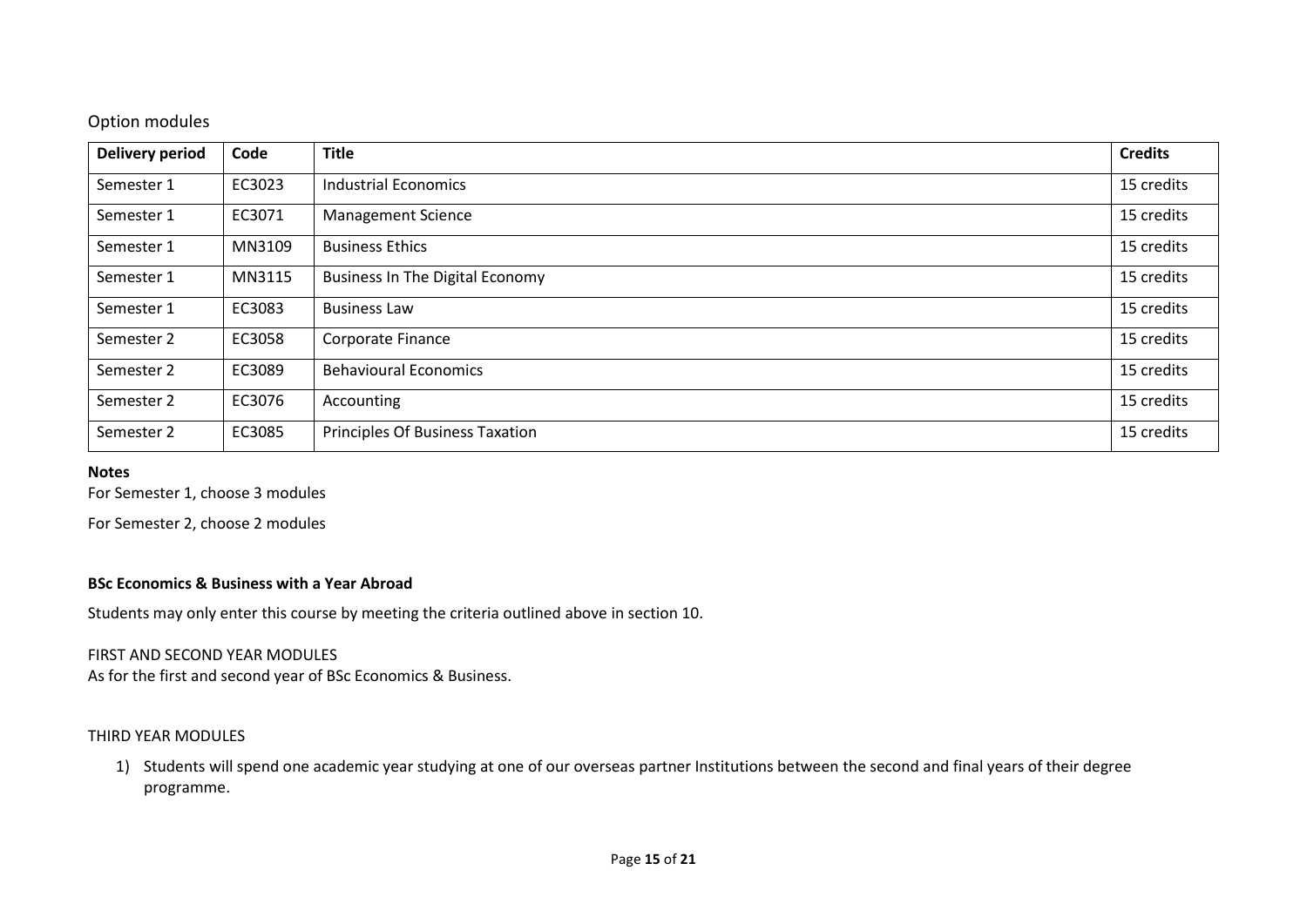- 2) During their placement students are expected to undertake modules worth the equivalent of 120 credits at the University of Leicester. For European Institutions this is normally equal to at least 40 ECTS credits, and for Universities elsewhere in the world this is normally equivalent to eight academic modules.
- 3) Modules selected during the year abroad must be approved by the Department of Economics and must be in subject areas relevant to a students' degree programme. The selected modules cannot be identical to those that have already been studied, or will be studied upon returning to Leicester for the final year.
- 4) Students who do not satisfactorily complete their year studying abroad will be transferred to the non-Year Abroad degree path for their final year.
- 5) Students will have up until the end of the second week of the first term of their third year to transfer to the non-Year Abroad degree voluntarily. After this point students who are not able to complete their year abroad will re-join the non-Year Abroad degree in the following year.

#### FOURTH YEAR MODULES

As for the third year of BSc Economics & Business.

### **BSc Economics & Business with a Year in Industry**

Students may only enter this course by meeting the criteria outlined above in section 10.

#### FIRST AND SECOND YEAR MODULES

As for the first and second year of BSc Economics & Business.

#### THIRD YEAR MODULES

- 1) Students will work within a sponsoring company for a minimum of 9 months between 1 July of the second year of their course and the start of the following academic year.
- 2) During their placement students will undertake a programme of training and practical experience which will be agreed by the sponsoring company and the University.
- 3) During the placement students' progress will be monitored through a variety of activities including the maintaining of a regular log. Students will complete a report and will be expected to make a presentation towards the end of their placement. The report and presentation are requirements for the awarding of the degree but are not part of the formal assessment for the degree.
- 4) Students who do not satisfactorily complete their industrial placement year will be transferred to the non-Industry degree path.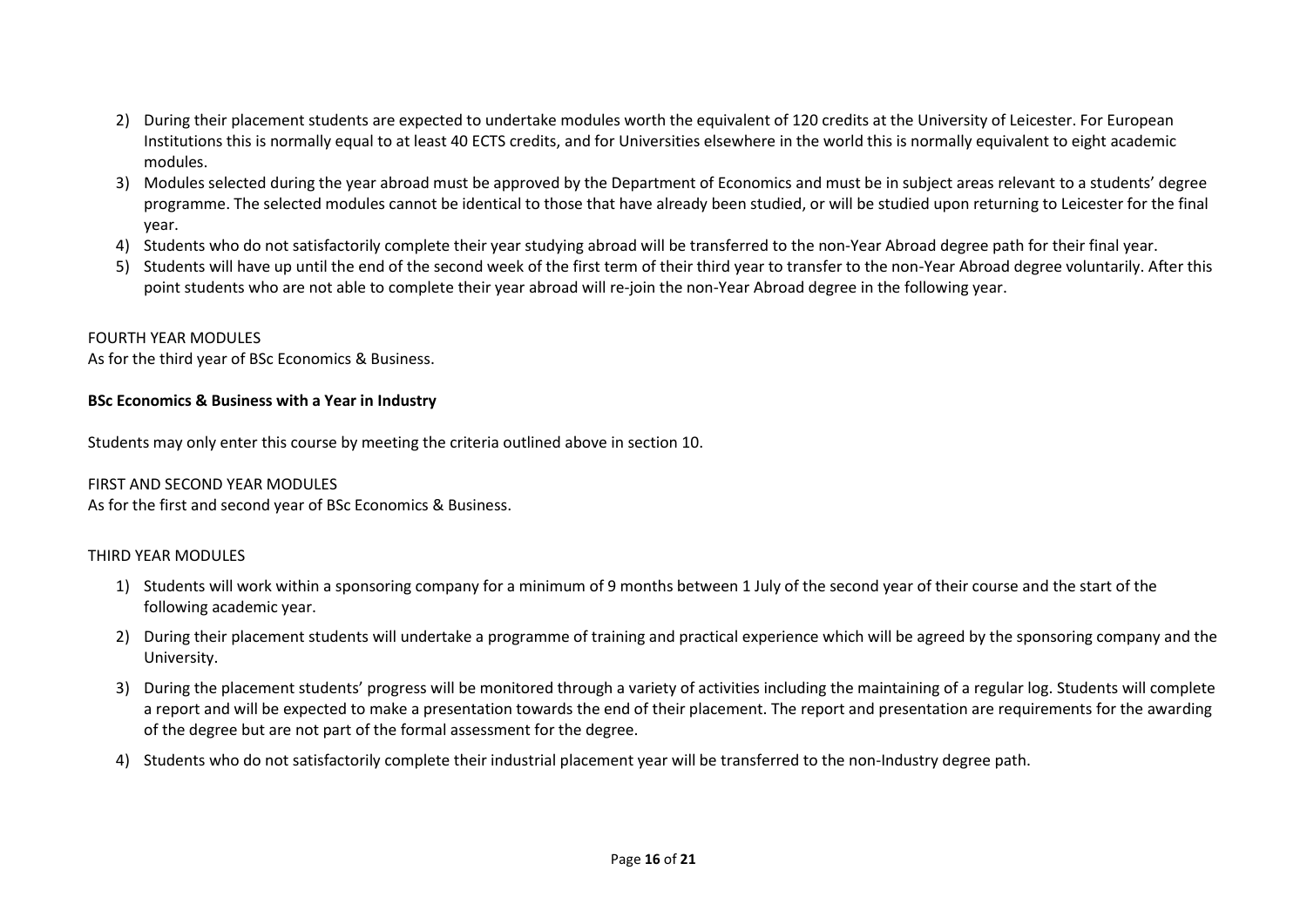5) Students will have up until the end of the second week of the first term to transfer to the non-Industry degree voluntarily. After this point students who are not able to complete their year in industry will re-join the non-Industry degree in the following year.

FOURTH YEAR MODULES

As for the third year of BSc Economics & Business.

## **Appendix 2: Module specifications**

See undergraduat[e module specification database](http://www.le.ac.uk/sas/courses/documentation) (Note - modules are organized by year of delivery).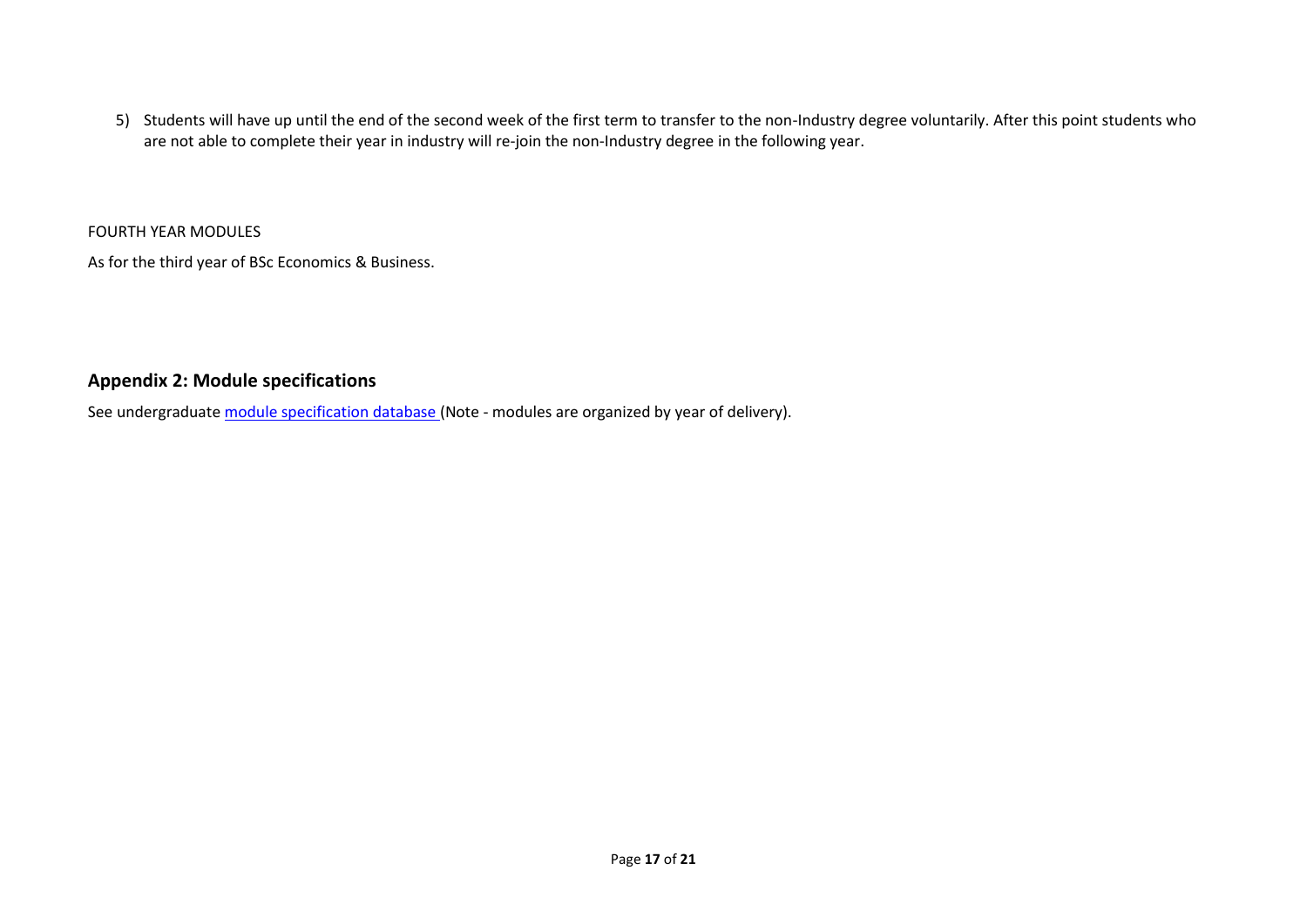# **Appendix 3: Skills matrix**

| <b>Programme</b><br>Learning<br><b>Outcomes</b>                                                                                                                                                                                                                                                                          | EC1000       | EC1001                    | EC1005                    | EC1007                    | EC1008                    | EC1009                    | EC1025 | EC2010                    | EC2011                    | EC2050                    | EC2045                    | EC2051                    | EC2046       | EC2022                    | MN2120 | <b>MN2108</b>             | MN2110             | MN2116 | Year Abroad        | Year in Industry | EC3023                    | EC3071             | EC3004                  | EC3058 | EC3083                    | EC3076                    | EC3098                    | EC3085                    | EC3089                    | MN3104 | <b>MN3109</b>             | MN3115                    |
|--------------------------------------------------------------------------------------------------------------------------------------------------------------------------------------------------------------------------------------------------------------------------------------------------------------------------|--------------|---------------------------|---------------------------|---------------------------|---------------------------|---------------------------|--------|---------------------------|---------------------------|---------------------------|---------------------------|---------------------------|--------------|---------------------------|--------|---------------------------|--------------------|--------|--------------------|------------------|---------------------------|--------------------|-------------------------|--------|---------------------------|---------------------------|---------------------------|---------------------------|---------------------------|--------|---------------------------|---------------------------|
| (a) Discipline<br>specific<br>knowledge and<br>competencies                                                                                                                                                                                                                                                              |              |                           |                           |                           |                           |                           |        |                           |                           |                           |                           |                           |              |                           |        |                           |                    |        |                    |                  |                           |                    |                         |        |                           |                           |                           |                           |                           |        |                           |                           |
| (vi) Other<br>discipline specific<br>competencies                                                                                                                                                                                                                                                                        |              |                           |                           |                           |                           |                           |        |                           |                           |                           |                           |                           |              |                           |        |                           |                    |        |                    |                  |                           |                    |                         |        |                           |                           |                           |                           |                           |        |                           |                           |
| (b) Transferable<br><b>skills</b>                                                                                                                                                                                                                                                                                        |              |                           |                           |                           |                           |                           |        |                           |                           |                           |                           |                           |              |                           |        |                           |                    |        |                    |                  |                           |                    |                         |        |                           |                           |                           |                           |                           |        |                           |                           |
| (i) Oral<br>communication                                                                                                                                                                                                                                                                                                |              |                           |                           |                           |                           |                           |        |                           |                           |                           |                           |                           |              |                           |        |                           |                    |        |                    |                  |                           |                    |                         |        |                           |                           |                           |                           |                           |        |                           |                           |
| Prepare and present<br>concepts, arguments<br>or analysis orally<br>Produce clear visual<br>aids to accompany an<br>oral presentation<br>Application of oral<br>communication skills<br>within a workplace<br>environment and in<br>presentations (Year<br>in Industry variant<br>only)<br>(ii) Written<br>communication |              |                           |                           |                           |                           |                           | X<br>X |                           |                           |                           |                           |                           |              |                           |        |                           |                    |        |                    | X                |                           |                    | $\pmb{\mathsf{X}}$<br>X |        |                           |                           |                           |                           |                           |        |                           |                           |
| Produce clearly<br>written material with<br>appropriate use of<br>evidence                                                                                                                                                                                                                                               | $\mathsf{X}$ | $\boldsymbol{\mathsf{X}}$ | $\boldsymbol{\mathsf{X}}$ | $\boldsymbol{\mathsf{X}}$ | $\boldsymbol{\mathsf{X}}$ | $\boldsymbol{\mathsf{X}}$ | X      | $\boldsymbol{\mathsf{X}}$ | $\boldsymbol{\mathsf{x}}$ | $\boldsymbol{\mathsf{X}}$ | $\boldsymbol{\mathsf{X}}$ | $\boldsymbol{\mathsf{X}}$ | $\mathsf{X}$ | $\boldsymbol{\mathsf{X}}$ | X      | $\boldsymbol{\mathsf{X}}$ | $\pmb{\mathsf{X}}$ | X      | $\pmb{\mathsf{X}}$ |                  | $\boldsymbol{\mathsf{X}}$ | $\pmb{\mathsf{X}}$ | $\pmb{\chi}$            | X      | $\boldsymbol{\mathsf{X}}$ | $\boldsymbol{\mathsf{X}}$ | $\boldsymbol{\mathsf{X}}$ | $\boldsymbol{\mathsf{X}}$ | $\boldsymbol{\mathsf{X}}$ | X      | $\boldsymbol{\mathsf{X}}$ | $\boldsymbol{\mathsf{X}}$ |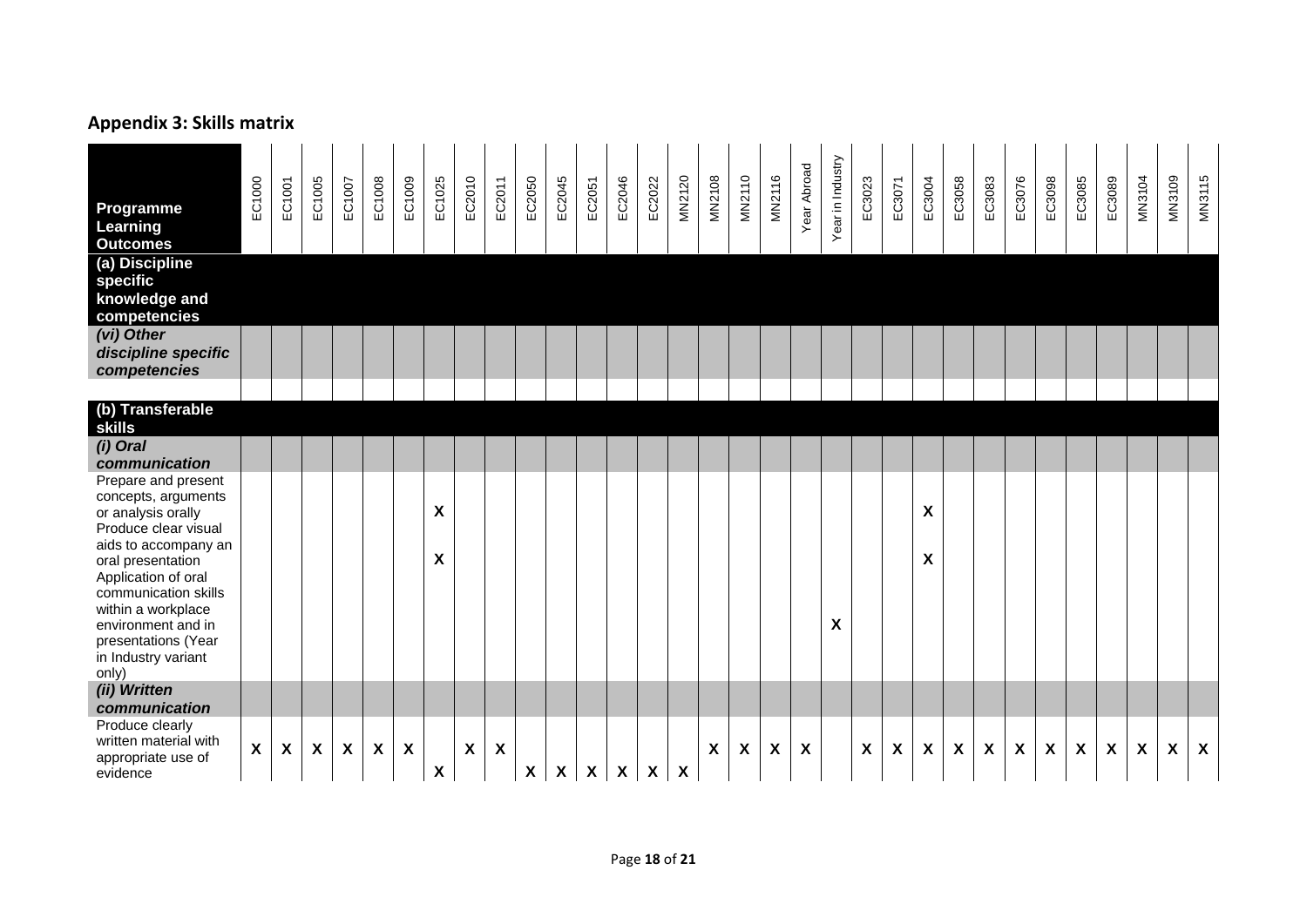| Application of written<br>communication skills<br>within a workplace<br>environment and in<br>report writing (Year in<br>Industry variant only)<br>(iii) Information<br>technology                                                                                                                                                                                                                   |                           |              |                           |              |              |                                                             |                                                        |                                                                          |                                                                                                                  |                  |                           |                           |                           |                           |   |   |                    |   | X                  |              |                  |                           |                           |                           |                           |                    |                           |                           |   |                           |
|------------------------------------------------------------------------------------------------------------------------------------------------------------------------------------------------------------------------------------------------------------------------------------------------------------------------------------------------------------------------------------------------------|---------------------------|--------------|---------------------------|--------------|--------------|-------------------------------------------------------------|--------------------------------------------------------|--------------------------------------------------------------------------|------------------------------------------------------------------------------------------------------------------|------------------|---------------------------|---------------------------|---------------------------|---------------------------|---|---|--------------------|---|--------------------|--------------|------------------|---------------------------|---------------------------|---------------------------|---------------------------|--------------------|---------------------------|---------------------------|---|---------------------------|
| Use word processing<br>in the preparation of<br>written work<br>Use the internet to<br>access appropriate<br>information<br>Use spreadsheets for<br>data presentation and<br>analysis<br>Use specialist<br>packages for<br>statistical analysis<br>Application of<br>information<br>technology skills<br>within a workplace<br>environment and in<br>presentation (Year in<br>Industry variant only) | $\boldsymbol{\mathsf{X}}$ |              | $\pmb{\chi}$              | X            |              | $\boldsymbol{\mathsf{X}}$<br>$\boldsymbol{\mathsf{X}}$<br>X | $\boldsymbol{\mathsf{X}}$<br>$\boldsymbol{\mathsf{X}}$ | $\pmb{\mathsf{X}}$<br>X<br>$\boldsymbol{X}$<br>$\boldsymbol{\mathsf{X}}$ | $\boldsymbol{\mathsf{x}}$<br>$\boldsymbol{\mathsf{X}}$<br>$\boldsymbol{\mathsf{X}}$<br>$\boldsymbol{\mathsf{X}}$ |                  |                           |                           |                           |                           | X | X | $\pmb{\mathsf{X}}$ |   | $\pmb{\mathsf{X}}$ |              |                  | $\boldsymbol{\mathsf{X}}$ |                           |                           | X                         | X                  | $\boldsymbol{\mathsf{X}}$ |                           | X | $\boldsymbol{\mathsf{X}}$ |
| (iv) Numeracy<br>Employ general<br>numerical,<br>mathematical and<br>statistical skills<br>Application of<br>numeracy skills within<br>a workplace<br>environment (Year in<br>Industry variant only)<br>(v) Team working<br>Demonstrate basic                                                                                                                                                        | $\mathsf{X}$              | $\mathsf{X}$ | $\boldsymbol{\mathsf{X}}$ | $\mathsf{X}$ | $\mathsf{X}$ | $\boldsymbol{\mathsf{X}}$                                   | $\boldsymbol{\mathsf{X}}$                              | $\mathsf{X}$                                                             | $\boldsymbol{\mathsf{X}}$                                                                                        | $\boldsymbol{X}$ | $\boldsymbol{\mathsf{X}}$ | $\boldsymbol{\mathsf{X}}$ | $\boldsymbol{\mathsf{X}}$ | $\boldsymbol{\mathsf{X}}$ | X | X |                    | X | X                  | $\mathbf{x}$ | $\boldsymbol{X}$ | $\boldsymbol{\mathsf{X}}$ | $\boldsymbol{\mathsf{X}}$ | $\boldsymbol{\mathsf{X}}$ | $\boldsymbol{\mathsf{X}}$ | $\pmb{\mathsf{X}}$ | $\boldsymbol{\mathsf{X}}$ | $\boldsymbol{\mathsf{X}}$ |   |                           |
| team working skills<br>Application of team<br>building skills within a                                                                                                                                                                                                                                                                                                                               |                           |              |                           |              |              |                                                             | X                                                      |                                                                          | X                                                                                                                |                  |                           |                           |                           |                           | X |   |                    |   | $\pmb{\mathsf{X}}$ |              |                  |                           |                           |                           |                           |                    |                           |                           |   |                           |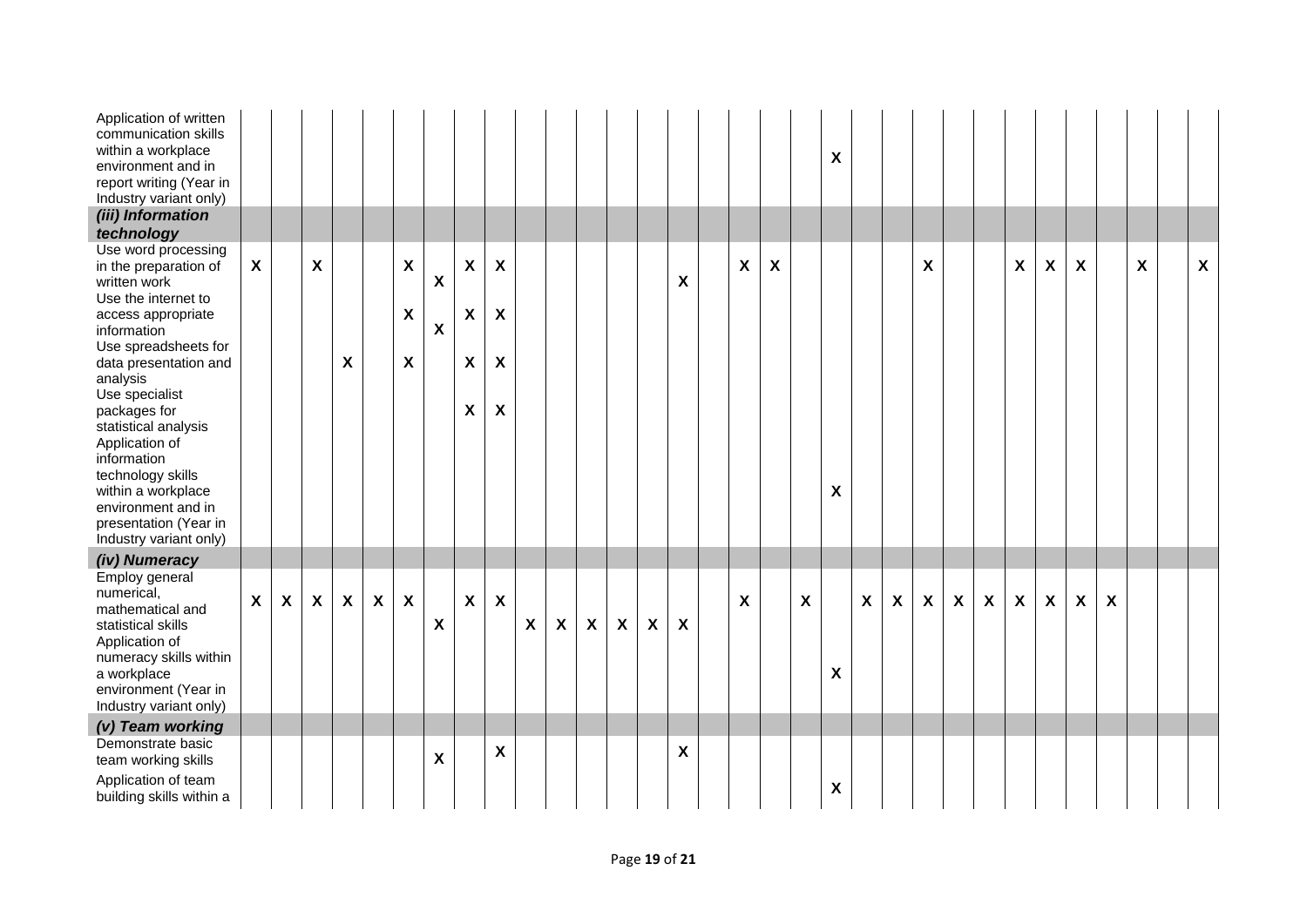| workplace<br>environment (Year in<br>Industry variant only)<br>(vi) Problem                                                                                            |              |                           |                           |                           |                           |                           |                  |              |                           |                           |                           |                           |                           |                           |                           |                           |                           |                           |                           |   |                           |                           |                           |                           |              |                           |                           |                  |                           |   |                           |                           |
|------------------------------------------------------------------------------------------------------------------------------------------------------------------------|--------------|---------------------------|---------------------------|---------------------------|---------------------------|---------------------------|------------------|--------------|---------------------------|---------------------------|---------------------------|---------------------------|---------------------------|---------------------------|---------------------------|---------------------------|---------------------------|---------------------------|---------------------------|---|---------------------------|---------------------------|---------------------------|---------------------------|--------------|---------------------------|---------------------------|------------------|---------------------------|---|---------------------------|---------------------------|
| solving                                                                                                                                                                |              |                           |                           |                           |                           |                           |                  |              |                           |                           |                           |                           |                           |                           |                           |                           |                           |                           |                           |   |                           |                           |                           |                           |              |                           |                           |                  |                           |   |                           |                           |
| Demonstrate problem<br>formulation and<br>solution<br>Application of<br>problem solving skills<br>within a workplace<br>environment (Year in<br>Industry variant only) | $\mathsf{X}$ | $\mathsf{X}$              | $\mathsf{X}$              | $\boldsymbol{X}$          | X                         | $\boldsymbol{\mathsf{X}}$ | X                | $\mathsf{X}$ | X                         | $\boldsymbol{\mathsf{X}}$ | $\boldsymbol{\mathsf{X}}$ | $\boldsymbol{X}$          | $\boldsymbol{\mathsf{X}}$ | $\boldsymbol{\mathsf{X}}$ | $\boldsymbol{\mathsf{X}}$ | $\boldsymbol{X}$          | $\boldsymbol{\mathsf{X}}$ | $\boldsymbol{\mathsf{X}}$ | X                         | X | $\boldsymbol{\mathsf{X}}$ | X                         | $\boldsymbol{\mathsf{X}}$ | X                         | X            | X                         | X                         | X                | $\boldsymbol{\mathsf{X}}$ | X | $\boldsymbol{\mathsf{X}}$ | $\boldsymbol{\mathsf{X}}$ |
| (vii) Information<br>handling                                                                                                                                          |              |                           |                           |                           |                           |                           |                  |              |                           |                           |                           |                           |                           |                           |                           |                           |                           |                           |                           |   |                           |                           |                           |                           |              |                           |                           |                  |                           |   |                           |                           |
| Find and use<br>appropriate<br>information from a<br>variety of sources<br>Application of<br>information handling                                                      | $\mathsf{X}$ | $\mathsf{X}$              | $\mathsf{X}$              | $\boldsymbol{\mathsf{X}}$ | $\boldsymbol{\mathsf{X}}$ | $\boldsymbol{\mathsf{X}}$ | X                | $\mathsf{X}$ | $\boldsymbol{\mathsf{X}}$ | $\boldsymbol{\mathsf{X}}$ | $\boldsymbol{\mathsf{X}}$ | $\boldsymbol{\mathsf{X}}$ | $\boldsymbol{\mathsf{X}}$ | $\boldsymbol{\mathsf{X}}$ | $\boldsymbol{\mathsf{X}}$ | $\boldsymbol{\mathsf{X}}$ | $\boldsymbol{\mathsf{X}}$ | $\boldsymbol{\mathsf{X}}$ | $\pmb{\mathsf{X}}$        |   | $\boldsymbol{\mathsf{X}}$ | $\boldsymbol{\mathsf{X}}$ | $\boldsymbol{\mathsf{X}}$ | $\boldsymbol{\mathsf{X}}$ | $\pmb{\chi}$ | $\boldsymbol{\mathsf{X}}$ | $\boldsymbol{\mathsf{X}}$ | X                | X                         | X | X                         | X                         |
| skills within a<br>workplace<br>environment (Year in<br>Industry variant only)                                                                                         |              |                           |                           |                           |                           |                           |                  |              |                           |                           |                           |                           |                           |                           |                           |                           |                           |                           |                           | X |                           |                           |                           |                           |              |                           |                           |                  |                           |   |                           |                           |
| (viii) Skills for<br>lifelong learning                                                                                                                                 |              |                           |                           |                           |                           |                           |                  |              |                           |                           |                           |                           |                           |                           |                           |                           |                           |                           |                           |   |                           |                           |                           |                           |              |                           |                           |                  |                           |   |                           |                           |
| Collect and apply<br>new ideas and<br>concepts<br>Combine new                                                                                                          | $\mathsf{X}$ | $\boldsymbol{\mathsf{X}}$ | $\mathsf{X}$              | $\boldsymbol{\mathsf{X}}$ | $\boldsymbol{X}$          | $\boldsymbol{X}$          | X                | X            | X                         | $\boldsymbol{\mathsf{X}}$ | $\boldsymbol{X}$          | $\boldsymbol{\mathsf{X}}$ | $\boldsymbol{\mathsf{X}}$ | $\boldsymbol{\mathsf{X}}$ | $\boldsymbol{\mathsf{X}}$ | $\boldsymbol{X}$          | $\boldsymbol{\mathsf{X}}$ | $\boldsymbol{X}$          | X                         |   | $\boldsymbol{\mathsf{X}}$ | $\boldsymbol{\mathsf{X}}$ | X                         | X                         | X            | Χ                         | $\boldsymbol{X}$          |                  | $\boldsymbol{X}$          | X | $\boldsymbol{\mathsf{X}}$ | $\boldsymbol{\mathsf{X}}$ |
| knowledge and<br>techniques with prior<br>understanding                                                                                                                | $\mathsf{X}$ | $\mathsf{X}$              | $\mathsf{X}$              | $\boldsymbol{\mathsf{X}}$ | X                         | $\boldsymbol{\mathsf{X}}$ | $\boldsymbol{X}$ | $\mathsf{X}$ | $\boldsymbol{\mathsf{X}}$ | $\boldsymbol{\mathsf{X}}$ | $\boldsymbol{X}$          | $\boldsymbol{\mathsf{X}}$ | $\boldsymbol{\mathsf{X}}$ | $\boldsymbol{\mathsf{X}}$ | $\boldsymbol{\mathsf{X}}$ | $\boldsymbol{\mathsf{X}}$ | $\boldsymbol{\mathsf{X}}$ | $\boldsymbol{\mathsf{x}}$ | $\boldsymbol{\mathsf{X}}$ |   | $\mathsf{X}$              | $\boldsymbol{X}$          | $\boldsymbol{\mathsf{X}}$ | $\boldsymbol{\mathsf{X}}$ | X            | X                         | $\boldsymbol{X}$          |                  | $\boldsymbol{\mathsf{X}}$ | X | X                         | $\boldsymbol{\mathsf{X}}$ |
| Demonstrate and<br>produce independent<br>work<br>Demonstrate time                                                                                                     | X            |                           | $\boldsymbol{\mathsf{X}}$ |                           |                           | $\boldsymbol{X}$          | X                | X            | X                         |                           |                           |                           |                           |                           | X                         |                           | X                         | $\boldsymbol{X}$          | X                         |   |                           |                           | X                         |                           |              | Χ                         | X                         | $\boldsymbol{X}$ |                           | X |                           | $\boldsymbol{X}$          |
| management skills<br>through adhering to<br>deadlines                                                                                                                  | $\mathsf{X}$ | $\boldsymbol{X}$          | $\mathsf{x}$              | $\boldsymbol{\mathsf{X}}$ | $\boldsymbol{\mathsf{X}}$ | $\boldsymbol{\mathsf{X}}$ | X                | X            | X                         | $\boldsymbol{\mathsf{X}}$ | $\pmb{\mathsf{X}}$        | $\boldsymbol{\mathsf{X}}$ | $\boldsymbol{\mathsf{X}}$ | $\boldsymbol{\mathsf{X}}$ | $\boldsymbol{\mathsf{X}}$ | $\boldsymbol{\mathsf{X}}$ | $\boldsymbol{\mathsf{X}}$ | X                         | X                         |   | $\boldsymbol{\mathsf{X}}$ | $\boldsymbol{\mathsf{X}}$ | X                         | X                         | X            | X                         | $\boldsymbol{X}$          |                  | X                         | X | X                         | $\boldsymbol{\mathsf{X}}$ |